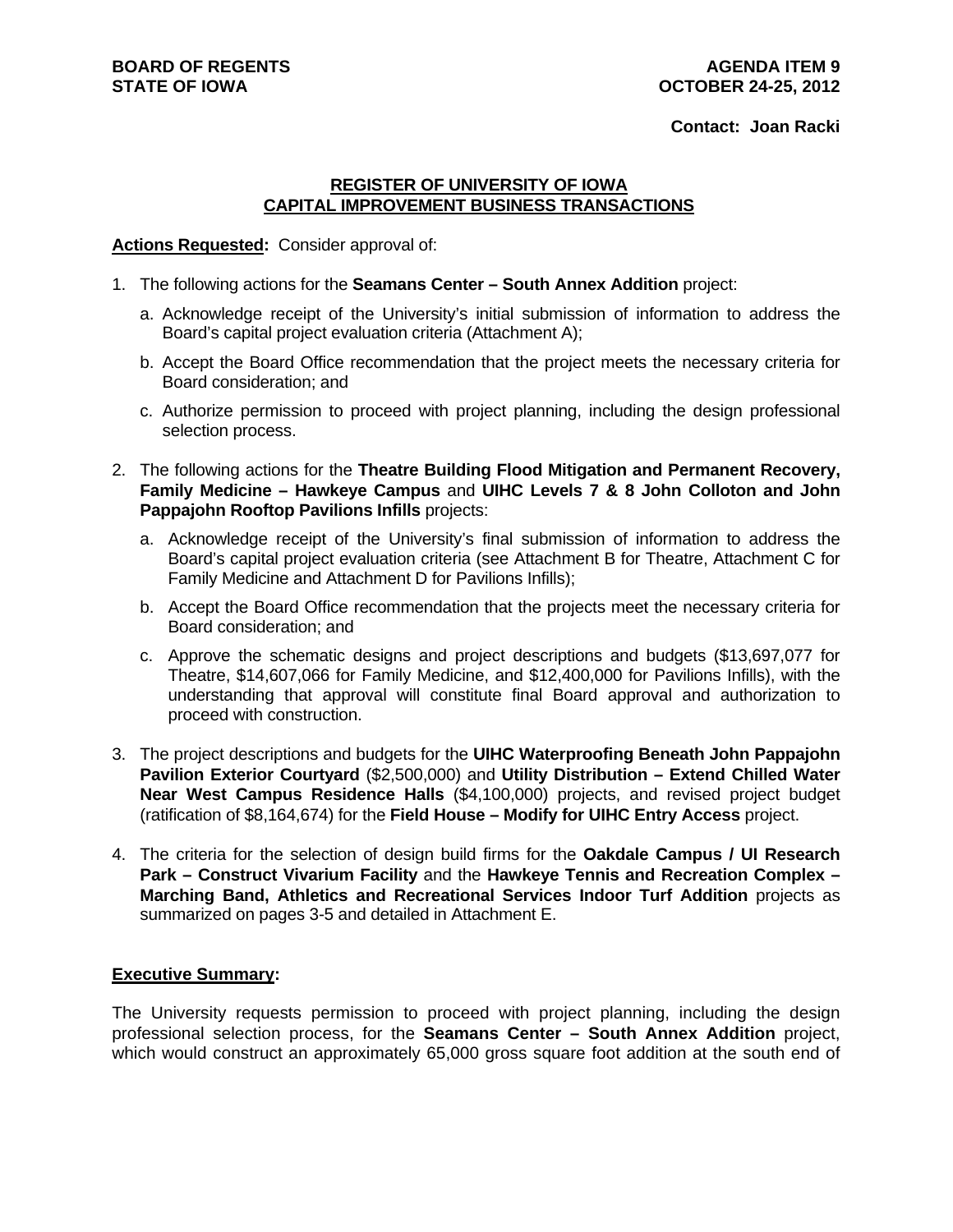the Seamans Center for Engineering Arts and Sciences. The addition would utilize undeveloped land between the College of Engineering complex and the Lindquist Center, as shown in Attachment F. Project timing would take into consideration the current high levels of campus construction activity, with a preliminary target of 2016 for the beginning of project construction. During the intervening time, critical planning and fund raising activities would occur. The estimated project cost of \$30 million would include \$24 million from College of Engineering gifts and earnings, and \$6 million in central capital support funding for the general assignment classroom space to be located in the facility.

The University requests approval of the schematic design and project description and budget (\$13,697,077) for the **Theatre Building Flood Mitigation and Permanent Recovery** project. The location of the Theatre Building is shown in the schematic design booklet, which is included with the Board's agenda materials. Mechanical and electrical equipment previously located in the basement would be relocated to a new rooftop penthouse, and an electrical substation located at the exterior of the building would be raised above the design flood level. The basement would be restored using wet flood proofing requirements. The design solutions were established following significant review by and direction from FEMA. The project, which has received a FEMA funding obligation, would be funded by insurance proceeds, federal (FEMA) grants, and State and University flood resources.

The **Family Medicine Center – Hawkeye Campus** project, for which approval of the schematic design and project description and budget (\$14,607,066) is requested, provides for development of a Family Medicine Center on the University of Iowa's Hawkeye Campus as a major component of the University's Hawkeye Campus Master Plan. (The location of the Center is shown in the schematic design booklet, which is included with the Board's agenda materials.) The Center would replace the current Family Medicine component of UIHC's Family Care Center, now located on the lower level of the Pomerantz Family Pavilion, and would provide the Department of Family Medicine with replacement facilities for its clinical services, departmental offices, and educational and clinical research areas.

The Center will provide a clinical environment for a network of family medicine physicians to enhance the delivery of comprehensive primary care services. In addition to providing space for patients requiring primary care medical services, the facility would also include space for residency training, continuing education support and fellowship training in the areas of Geriatrics, Sports Medicine, and faculty development and research. The 45,000 gross square foot facility would be funded by University Hospitals Building Usage Funds.

Approval of the schematic design and project description and budget (\$12,400,000) is requested for the **UIHC Levels 7 & 8 John Colloton and John Pappajohn Rooftop Pavilions Infills** project, which would develop approximately 61,700 gross square feet of shelled-in space by infilling existing rooftop space on levels 7 and 8 of the two pavilions. The project would provide UIHC with additional clinical and support space in an area of the hospital where it has not been possible to meet space needs. The schematic design booklet, which shows the location of the project, is included with the Board's agenda materials. The project, which will be funded by University Hospitals Building Usage Funds, will utilize building products and windows to match the exterior of the existing pavilions.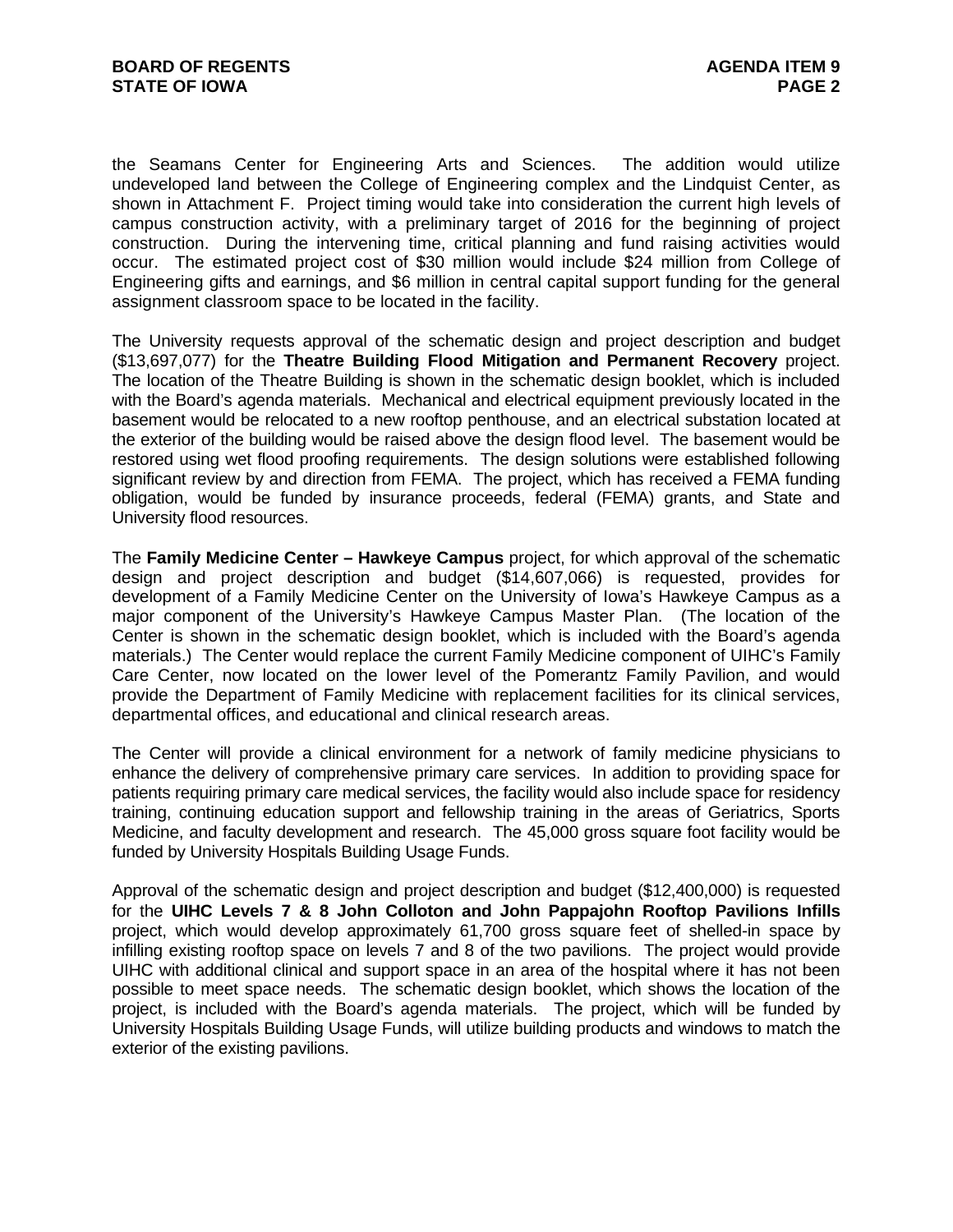The **UIHC Waterproofing Beneath John Pappajohn Pavilion Exterior Playcourt** project would repair a deteriorated, below grade roof slab and membrane system that has resulted in the serious leaks of rain, water and snow melt into occupied patient care and support facilities beneath the John Pappajohn Pavilion exterior playcourt. The project description and budget of \$2,500,000, for which the University requests approval, would be funded by University Hospitals Building Usage Funds. The location of the project is shown on Attachment G.

The University requests approval of the project description and budget for the **Utilities Distribution System - Extend Chilled Water Near West Campus Residence Halls** project, which would develop a new 24 inch chilled water system distribution loop to provide redundant chilled water service to the new West Campus Residence Hall and future buildings in that area of campus. This connection to the central campus chilled water system for the new residence hall would be more cost effective than developing an independent cooling system for the facility. The project budget of \$4,100,000 would be funded by Utility System Bonds and/or Utility System Renewal and Improvement Funds. A map showing the location of the loop is included as Attachment H.

The **Field House – Modify for UIHC Entry Access** project is constructing a new access roadway link between the Field House pool area (1927) and the South Gym structure (1984) to connect South Grand Avenue and Hawkins Drive to improve access through the UIHC area. To permit awarding of the second construction contract, the Executive Director approved a revised project budget in the amount of \$8,164,674, an increase of \$1,859,087. Board ratification of this action is now requested.

At its September 2012 meeting, the Board approved the use of the design-build-bridging process for the **Oakdale Campus / UI Research Park – Construct Vivarium Facility** and the **Hawkeye Tennis and Recreation Complex – Marching Band, Athletics and Recreational Services Indoor Turf Addition** projects, with the understanding that appropriate criteria for selection of the design-build firms would be submitted to the Board for approval. The University would also return to the Board for approval of the budgets and schematic designs, consistent with Board policy.

Design-build bridging projects begin with the selection of a "bridging" design consultant team. The process for this would be similar to that currently used for selection of a project architect. The University would work with this team to take the design to a point where the design-build team (designer and contractor) would be engaged to complete the project.

The University envisions a two stage process for the selection of the design-build firm. In the first phase (short-listing), the University will publish a notice of request for qualifications (RFQ) on its website, send email notifications to firms which have previously registered an interest, and notify professional associations. Responses to the RFQ would be evaluated according to the following: (Detailed information, including the components of the criteria, is included in Attachment E.)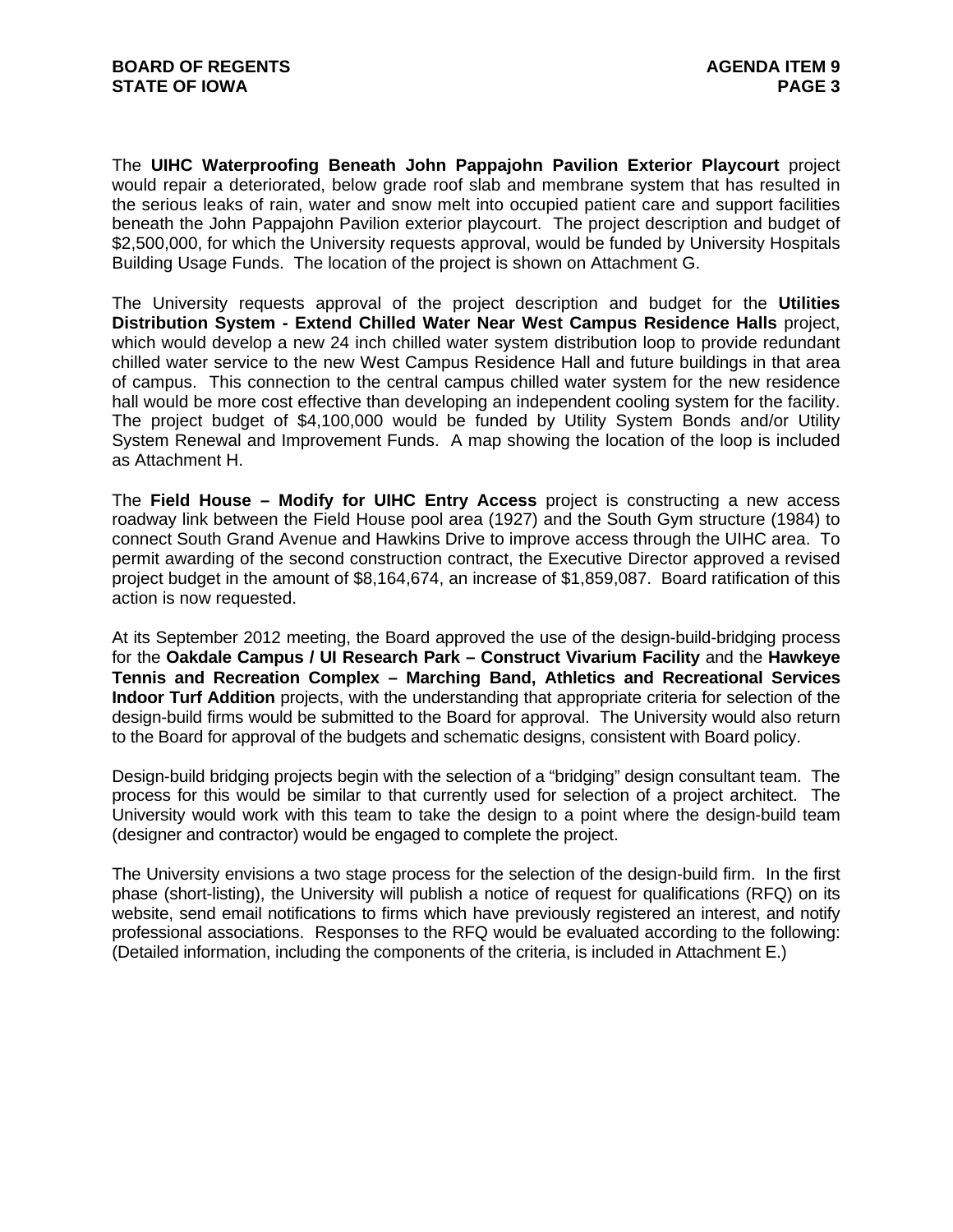| Phase 1 - Evaluation and Selection Process for Prequalification of Design-Build Teams |  |
|---------------------------------------------------------------------------------------|--|
| (short-listing)                                                                       |  |

| <b>Statement of Qualifications Criteria</b> | Maximum Points<br>(both projects)                                                                                                   |
|---------------------------------------------|-------------------------------------------------------------------------------------------------------------------------------------|
| General Information                         | As precondition for<br>consideration, firms must<br>meet the minimal<br>requirements and<br>conditions outlined in<br>this section. |
| <b>Relevant Firm Experience</b>             | 25                                                                                                                                  |
| <b>Team Experience &amp; Qualifications</b> | 20                                                                                                                                  |
| Project Understanding & Approach            | 15                                                                                                                                  |
| <b>Project Management</b>                   | 25                                                                                                                                  |
| Safety                                      | 10                                                                                                                                  |
| <b>Other Factors</b>                        | 5                                                                                                                                   |
| <b>MAXIMUM TOTAL</b>                        | 100                                                                                                                                 |

Following a review and evaluation of the submittals, the project evaluation team would prepare a "short-list" of two to five finalist firms, which would be invited to submit binding technical and price proposals in response to a request for technical and price proposals (RFP). (Scores from Phase 1 do not carry forward to Phase 2.)

### Phase 2 - Process for Evaluation of RFPs and Selection of Design-Build Team

The proposals would be scored in two parts. The first part is a point score for the Technical Proposal and the second part is the point score for the Cost Proposal. There is a maximum of 500 points or 50% of the total score for each proposal. The Cost Proposal would be submitted in a separate sealed envelope, and only viewed and considered after the technical proposals have been evaluated and scored. The total of points in Part 1 and Part 2 becomes the total score (Part 3).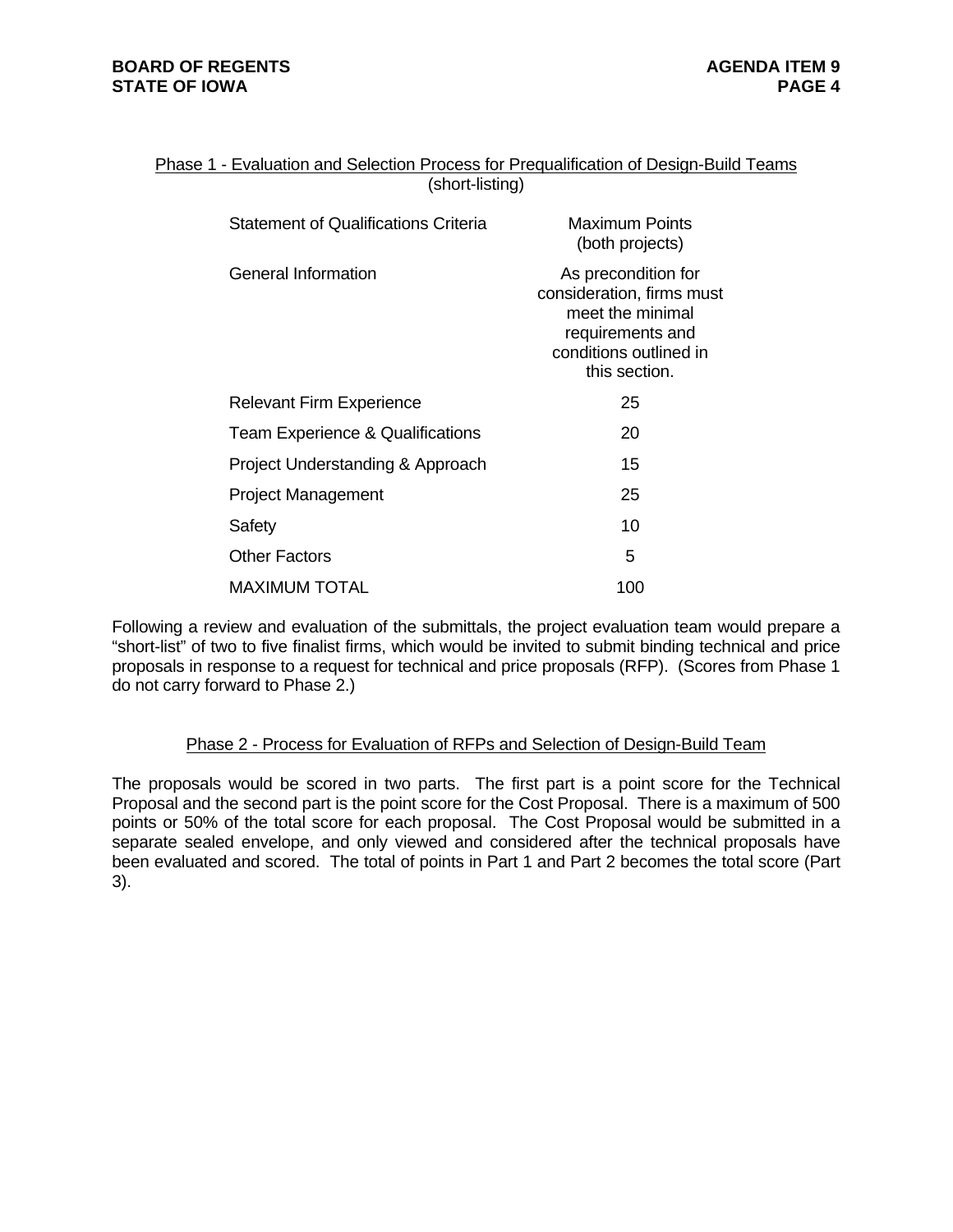## Part 1 - Technical Proposal Evaluation

|                                                        | Maximum Points<br>Oakdale Vivarium | Maximum Points<br>Indoor Turf |
|--------------------------------------------------------|------------------------------------|-------------------------------|
| Design Requirement Compliance                          | 50                                 | 75                            |
| Design Creativity, Context, and<br>Approach to Project | 200                                | 250                           |
| Project & Team Management                              | 125                                | 75                            |
| <b>Project Schedule</b>                                | 125                                | 100                           |
| <b>MAXIMUM TOTAL</b>                                   | 500                                | 500                           |

Part 2 - Cost Proposal - Both Projects (up to 500 points awarded)

|                       | (Proposer's price proposal – lowest price proposal) |
|-----------------------|-----------------------------------------------------|
| 500 points $x$ [1.0 - |                                                     |
|                       | Lowest price proposal                               |

Part 3 – Determination of Proposer's Total Score and Ranking – Both Projects (1,000 maximum points)

The total score would be calculated by adding the technical proposal points and the price proposal points to determine rankings of the proposers.

\_\_\_\_\_\_\_\_\_\_\_\_\_\_\_\_\_\_\_\_\_\_\_\_\_\_\_\_\_\_\_\_\_\_\_\_\_\_\_\_\_\_\_\_\_\_\_\_\_\_\_\_\_\_\_\_\_\_\_\_\_\_\_\_\_\_\_\_\_\_\_\_\_\_\_

### **Details of the Projects:**

**Seamans Center – South Annex Addition** 

Project Summary Amount Date Board Action Permission to Proceed with Project Planning Theorem Cort. 2012 Requested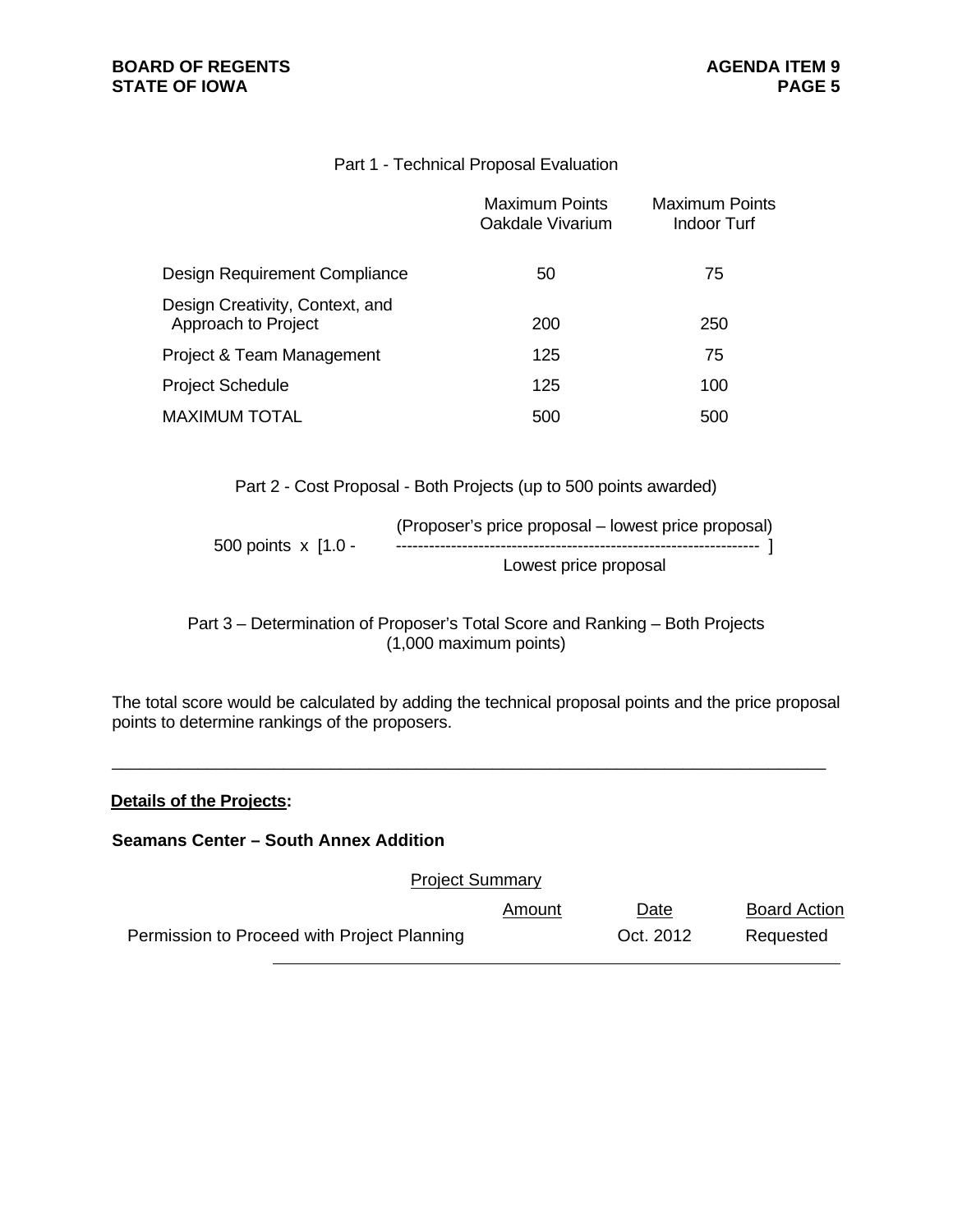The College of Engineering has experienced significant growth in recent years. The undergraduate enrollment has grown from 1,200 students in 2005 to 1,840 this year, a 53% increase. While the current facilities have greatly advanced the academic mission of the College, and the experiences of students within the College, the University reports that future growth and continued excellence are hindered with the existing space.

Additionally, success and reputation in fields that include Fluid Mechanics (world-renowned IIHR - Hydroscience & Engineering), Sustainability, the Center for Computer-aided Design, and Biomedical Engineering make the need for additional academic and research space critical and timely.

The location of this project, positioned in the emerging south core of the undergraduate academic hub, provides the opportunity to introduce additional and much-needed general assignment classroom space to serve all University students. Shifts in typical teaching spaces, and varying class sizes call for new and varied classroom types. As part of this project, the University will study options to create new classrooms that address needs for sizes, configurations, and capabilities that will enhance student opportunities.

The proposed site for the addition is a well-traveled east-west campus pathway. However, the path is very sloped and challenges the University's objectives for a barrier-free campus; the addition would thus become an important part of this east-west campus link and would vastly improve campus accessibility.

\_\_\_\_\_\_\_\_\_\_\_\_\_\_\_\_\_\_\_\_\_\_\_\_\_\_\_\_\_\_\_\_\_\_\_\_\_\_\_\_\_\_\_\_\_\_\_\_\_\_\_\_\_\_\_\_\_\_\_\_\_\_\_\_\_\_\_\_\_\_\_\_\_\_\_\_\_\_

### **Theatre Building Flood Mitigation and Permanent Recovery**

| <b>Project Summary</b>                                                                                                 |             |                               |                                   |
|------------------------------------------------------------------------------------------------------------------------|-------------|-------------------------------|-----------------------------------|
|                                                                                                                        | Amount      | Date                          | <b>Board Action</b>               |
| Selection of Design Professional<br>(Neumann Monson Architects, Iowa City)<br>Design Professional Agreement (Schematic |             | Aug. 2008                     | Not Required*                     |
| (Design through Construction Admin.)<br><b>Program Statement</b>                                                       | \$1,130,000 | <b>July 2012</b><br>Aug. 2012 | Not Required*<br>Not Required*    |
| <b>Schematic Design</b><br><b>Project Description and Budget</b><br>Final Review and Consideration of Capital          | 13,697,077  | Oct. 2012<br>Oct. 2012        | Requested<br>Requested<br>Receive |
| <b>Project Evaluation Criteria</b>                                                                                     |             | Oct. 2012                     | Report                            |

\*Approved by Executive Director, consistent with Board policy

During the 2008 flood, the basement of the Theatre Building was entirely submerged and floodwaters came within inches of the first floor. Since 2008, the University has coordinated temporary flood recovery work to make the building operational, but permanent recovery and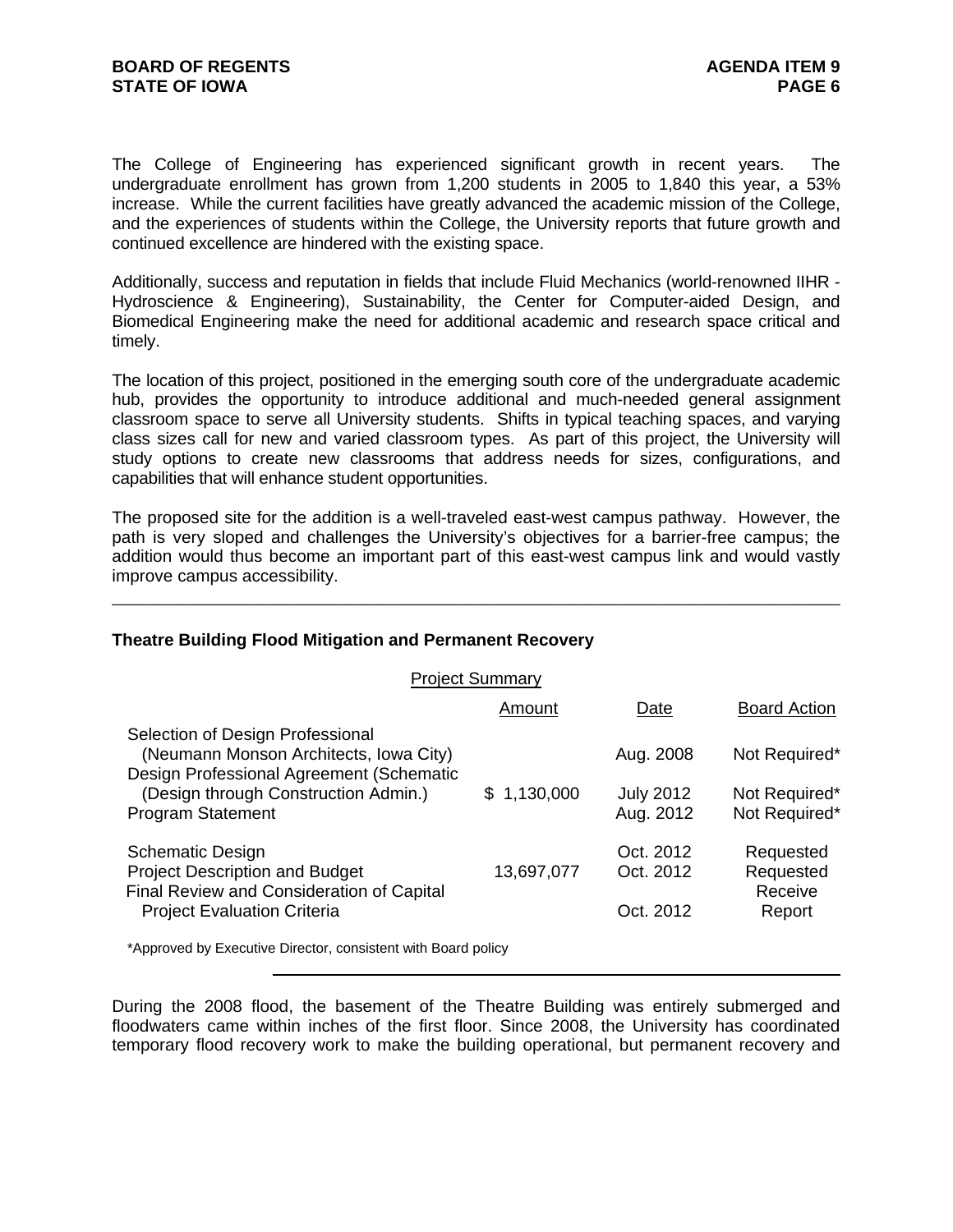mitigation measures remain incomplete. Theatre operations previously housed in the basement have been temporarily located off-site in leased space.

Since mechanical equipment is being relocated to a penthouse, the gross square footage of the building will increase by 5,869 gross square feet to a total of 125,149 gross square feet.

While construction work will be required on every floor to install new mechanical, electrical, and plumbing distribution pathways, chases and ductwork, net assignable square footage will only change in the basement level. The following table compares the pre-flood square footage and the proposed area in the basement:

|                           | <b>Basement</b>              |        |  |
|---------------------------|------------------------------|--------|--|
|                           | Pre-Flood Area Proposed Area |        |  |
|                           | (NASF)                       | (NASF) |  |
| <b>Costume Shop Suite</b> | 2,875                        | 2,764  |  |
| Office                    | 1,701                        | 1,633  |  |
| Classroom                 | 1,083                        | 1,017  |  |
| Storage                   | 3,509                        | 3,421  |  |
| Subtotal                  | 9,168                        | 8,835  |  |

The design is primarily driven by the protection of building services (mechanical and electrical) and wet flood proofing of the basement. Pre-flood building functions (with the exception of mechanical and electrical) will be restored in the basement. Flood vents will be installed in the exterior wall. The use of flood‐resistant materials, including painted concrete block walls and quartz tile flooring, will be employed. Existing window openings damaged during the flood will be replaced with insulated window systems meeting updated code requirements. Mechanical and electrical will be relocated to a newly constructed penthouse. Additional design elements include modifications to the fire protection/ fire alarm systems, relocation of the chilled and heating water systems, as well as a new air handling system.

There are two exterior building components in the project scope – the rooftop mechanical enclosure and the electrical substation screen wall. The Theatre Building is a historic structure and included in the flood mitigation reports were exterior renderings reviewed by FEMA for compliance with its historic and aesthetic requirements. The mechanical enclosure/penthouse walls will be steel-framed and faced with an insulated-core metal panel system in a finish and color similar to the exterior of the building's original concrete addition. The existing substation screen wall is brick masonry and a matching brick will be selected for the required vertical extension of the wall.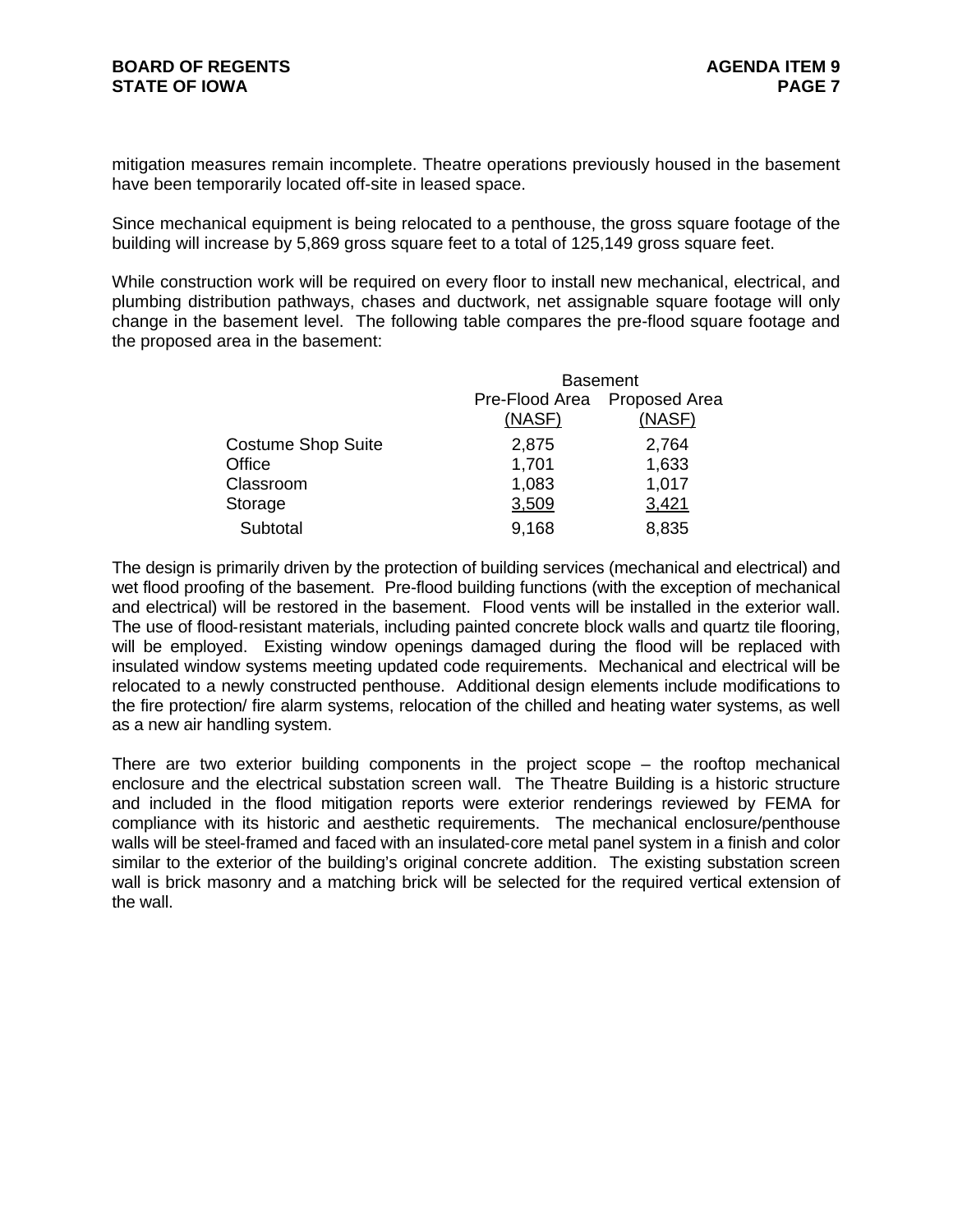#### Project Budget

| Construction                 |              | \$10,242,087 |
|------------------------------|--------------|--------------|
| <b>Planning and Design</b>   |              | 2,443,504    |
| <b>Project Contingencies</b> |              | 1,011,486    |
|                              | <b>TOTAL</b> | \$13,697,077 |

Source of Funds: A combination of flood insurance proceeds, federal grant funding (FEMA), and State and University flood recovery resources

Pending final approval of in-progress construction documents, construction is anticipated to commence in the Summer of 2013. All construction is scheduled to be completed by the Fall of 2014.

\_\_\_\_\_\_\_\_\_\_\_\_\_\_\_\_\_\_\_\_\_\_\_\_\_\_\_\_\_\_\_\_\_\_\_\_\_\_\_\_\_\_\_\_\_\_\_\_\_\_\_\_\_\_\_\_\_\_\_\_\_\_\_\_\_\_\_\_\_\_\_\_\_\_\_\_

#### **Family Medicine Center – Hawkeye Campus**

#### Project Summary

|                                                                                                               | Amount      | Date                   | <b>Board Action</b>               |
|---------------------------------------------------------------------------------------------------------------|-------------|------------------------|-----------------------------------|
| Permission to Proceed<br>Initial Review and Consideration of Capital                                          |             | Feb. 2011              | Withdrawn                         |
| <b>Project Evaluation Criteria</b>                                                                            |             | Feb. 2011              | Withdrawn                         |
| Permission to Proceed<br>Initial Review and Consideration of Capital                                          |             | April 2011             | Approved<br>Received              |
| <b>Project Evaluation Criteria</b>                                                                            |             | April 2011             | Report                            |
| Design Professional Agreement (Bergland +<br>Cram; Mason City, IA)                                            | \$1,028,400 | Dec. 2011              | Not Required*                     |
| <b>Program Statement</b>                                                                                      |             | Aug. 2012              | Not Required*                     |
| <b>Schematic Design</b><br><b>Project Description and Budget</b><br>Final Review and Consideration of Capital | 14,607,066  | Oct. 2012<br>Oct. 2012 | Requested<br>Requested<br>Receive |
| <b>Project Evaluation Criteria</b>                                                                            |             | Oct. 2012              | Report                            |
| *Approved by Executive Director, consistent with Board policies                                               |             |                        |                                   |

The partial lower level of the Department of Family Medicine's primary care clinic will serve as a storm shelter and mechanical room. The main clinical space, located on the first level, consists of examination rooms, procedure suites, a radiology unit, laboratory, group counseling/therapy rooms, clinical staff offices, work areas, and associated support spaces. The first level also

includes a public entrance lobby, waiting areas, restrooms, and a small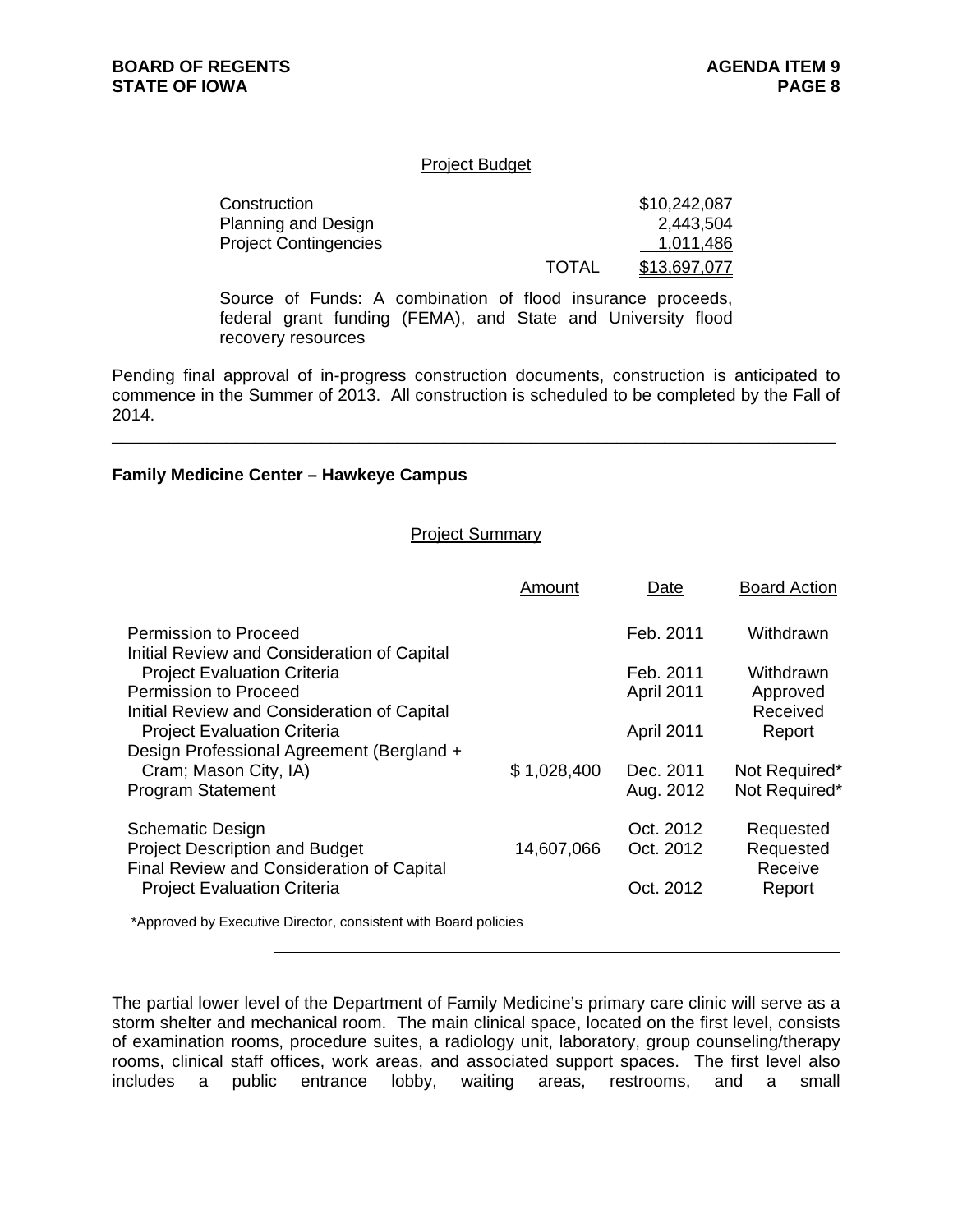vending area. The second level will house departmental and faculty offices along with administrative and building support spaces.

The following summarizes the functions and square feet included in the building:

| <b>Function</b>                                      | <b>Building Program</b><br><b>And Schematic</b><br>Design (NSF) |
|------------------------------------------------------|-----------------------------------------------------------------|
| <b>Clinical Facilities:</b>                          |                                                                 |
| <b>Patient Treatment Areas</b>                       | 5,752                                                           |
| <b>Clinical Support Areas</b>                        | 5,640                                                           |
| <b>Waiting and Reception</b>                         | 3,332                                                           |
| Radiology and Support                                | 386                                                             |
| <b>Laboratory and Support</b>                        | 391                                                             |
| <b>Offices and Administrative Support</b>            | 848                                                             |
| <b>Subtotal</b>                                      | 16,349                                                          |
| <b>Departmental Offices and Conference</b><br>Rooms: |                                                                 |
| <b>Offices and Administrative Spaces</b>             | 5,511                                                           |
| <b>Conference Rooms</b>                              | 2,125                                                           |
| <b>Subtotal</b>                                      | 7,636                                                           |
| <b>Education Facilities:</b>                         |                                                                 |
| <b>House Staff and Student Work Stations</b>         | 3,713                                                           |
| <b>Reception and Waiting</b>                         | <u>428</u>                                                      |
| <b>Subtotal</b>                                      | 4,141                                                           |
| <b>Building Support:</b>                             |                                                                 |
| Staff Lockers / Break Room                           | 1,590                                                           |
| Storage                                              | 179                                                             |
| <b>Waste Management</b>                              | 143                                                             |
| Utility -/ Information Technology                    | 368                                                             |
| Mechanical / Storm Shelter                           | 2,520                                                           |
| <b>Subtotal</b>                                      | 4,800                                                           |
| <b>TOTAL</b>                                         | 32,926                                                          |

The main entrance will be located on the east side of the building with a covered drive for patient drop-off. Along the east side of the property, bordering Hawkeye Park Road, the design offers a pedestrian-friendly streetscape with landscaping and a planted area, which is needed to meet EPA requirements for controlling and containing site run off of storm water. A service area will be located on the northwest side of the building, hidden behind landscaping. The staff entry will also be located to the east of the service entrance, providing convenient access to the front stairwell and elevator to staff offices on the second level of the building.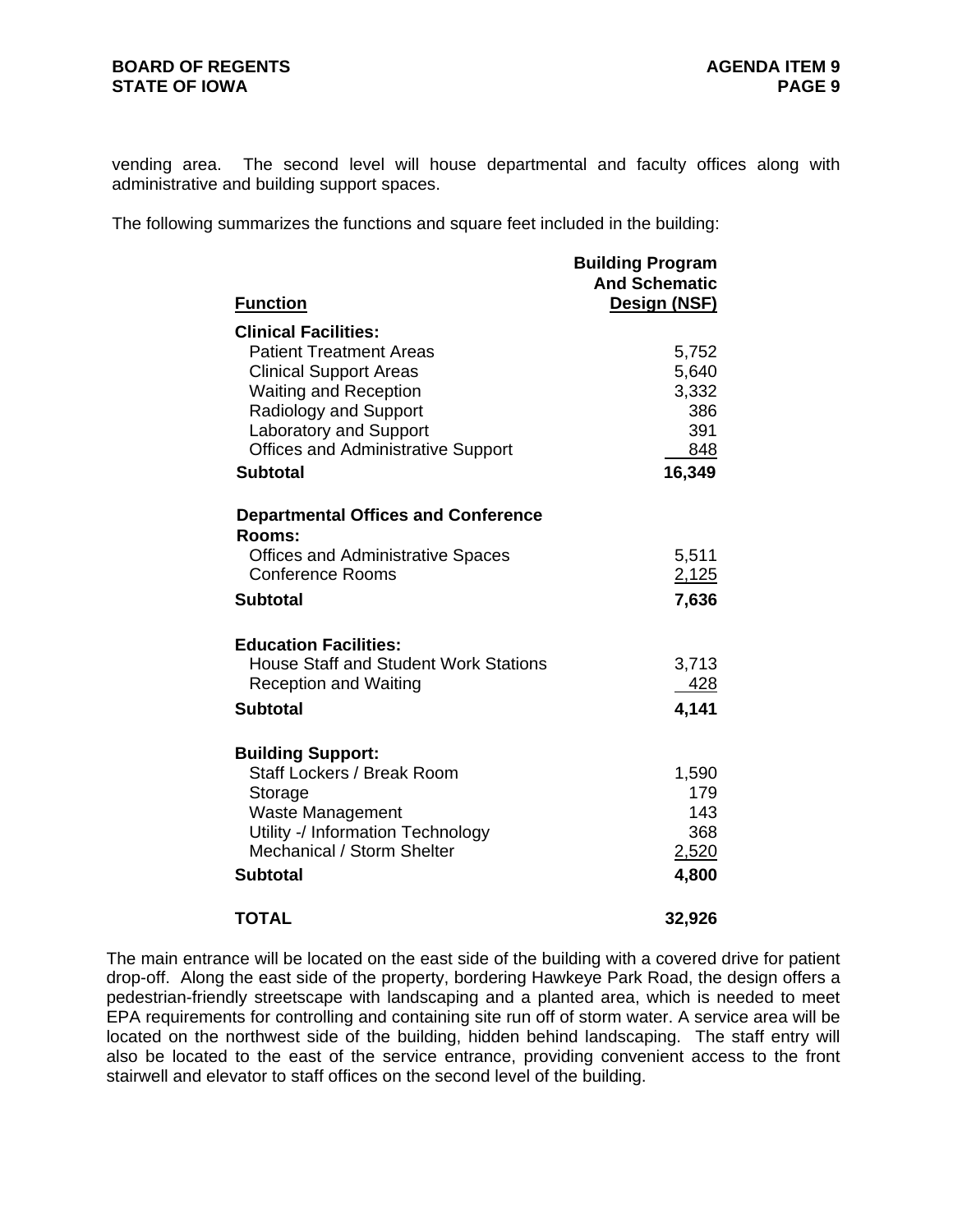The exterior cladding of the building will be a mix of traditional masonry and contemporary materials and forms. Materials and color pallets from the Iowa River Landing clinic are used in the facility, but they are re-interpreted to ensure that the facility maintains its own identity. The masonry portions allow the building to integrate with the residential and educational structures in the immediate area.

#### Project Budget

| Construction                 |              | \$11,685,653 |
|------------------------------|--------------|--------------|
| <b>Planning and Design</b>   |              | 1,752,848    |
| <b>Project Contingencies</b> |              | 1,168,565    |
|                              | <b>TOTAL</b> | \$14,607,066 |

#### Source of Funds: UIHC Building Usage Funds

Construction is scheduled to commence in the fall of 2012 and be completed during the summer of 2014. \_\_\_\_\_\_\_\_\_\_\_\_\_\_\_\_\_\_\_\_\_\_\_\_\_\_\_\_\_\_\_\_\_\_\_\_\_\_\_\_\_\_\_\_\_\_\_\_\_\_\_\_\_\_\_\_\_\_\_\_\_\_\_\_\_\_\_\_\_\_\_\_\_\_\_\_\_\_\_\_\_\_\_

 $\overline{a}$ 

## **UIHC Levels 7 & 8 John Colloton and John Pappajohn Rooftop Pavilions Infills**

#### Project Summary

|                                                                                                                                                     | Amount       | Date                                 | <b>Board Action</b>                         |
|-----------------------------------------------------------------------------------------------------------------------------------------------------|--------------|--------------------------------------|---------------------------------------------|
| Permission to Proceed with Project Planning<br>Initial Review and Consideration of<br><b>Capital Project Evaluation Criteria</b>                    |              | <b>June 2012</b><br><b>June 2012</b> | Approved<br>Received<br>Report              |
| <b>Utilization of Construction Manager</b><br><b>Design Professional Agreement</b>                                                                  |              | June 2012                            | Approved                                    |
| (Heery International; Iowa City)                                                                                                                    | 795,600<br>S | Sept. 2012                           | Not Required*                               |
| <b>Schematic Design</b><br><b>Project Description and Budget</b><br>Final Review and Consideration of<br><b>Capital Project Evaluation Criteria</b> | 12,400,000   | Oct. 2012<br>Oct. 2012<br>Oct. 2012  | Requested<br>Requested<br>Receive<br>Report |

\*Approved by Executive Director, consistent with Board policy

Work to be accomplished includes the removal of existing roofing material and some existing precast concrete finish wall panels and installation of structural steel, pre-cast concrete finish wall panels, windows and roofing materials. Interior work will include completing mechanical, electrical, plumbing and finishes as required by codes for shelled-in spaces. All work will be designed and constructed to match the exterior of the existing pavilions. Completing this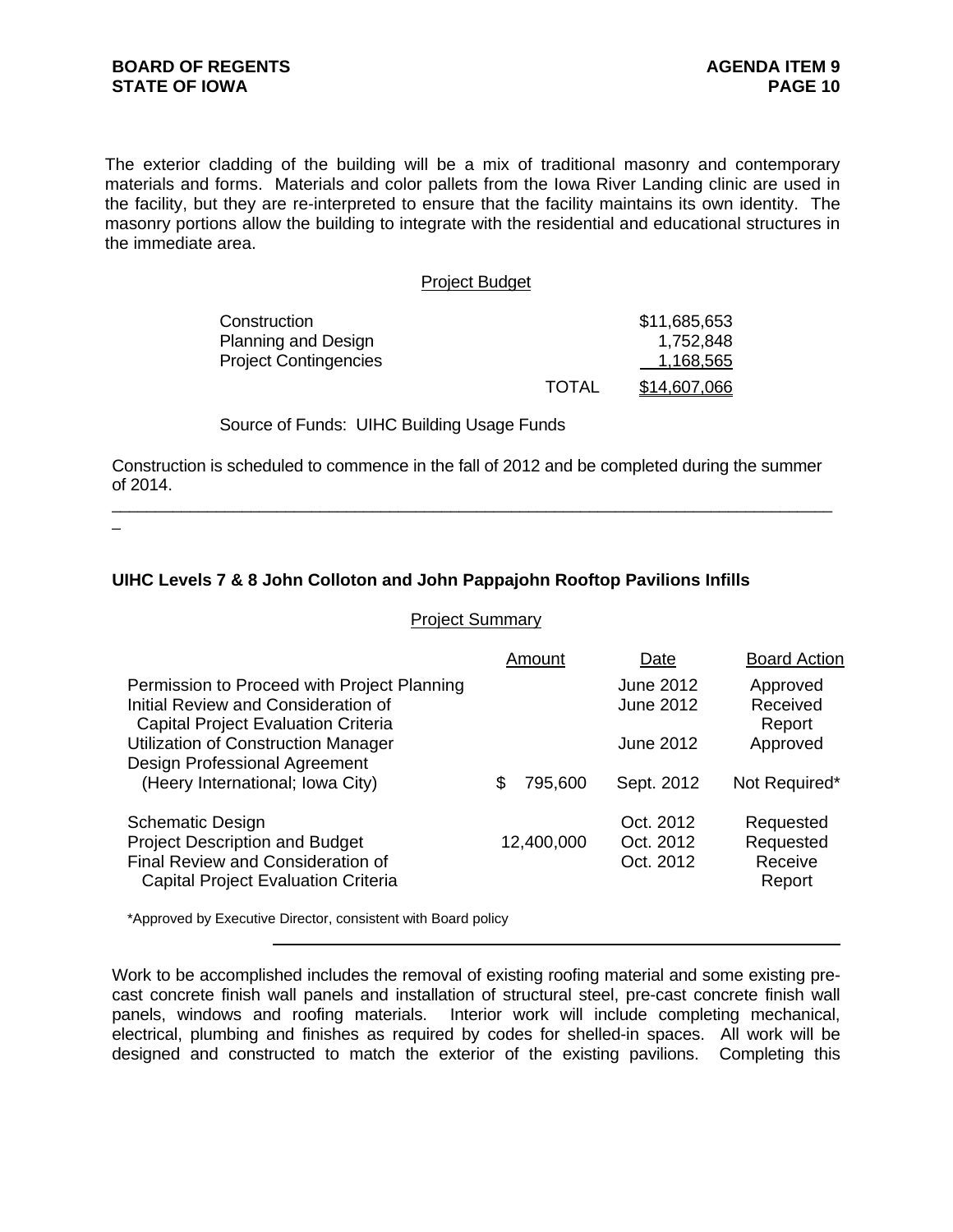project prior to construction of the Children's Hospital will greatly facilitate the construction of the infills, making it less costly and more efficient to develop while the infill area is still relatively accessible by tower crane.

Current plans include future development of the space for a relocated and expanded inpatient dialysis unit, day of surgery family waiting facility, relocated and expanded house staff on-call rooms and Graduate Medical Education Program supporting offices and educational facilities. This addition will also provide space for faculty and staff offices, clinical and support areas either needing additional space or requiring relocation to permit the expansion of the Main Operating Room Suite and to provide replacement facilities for functions displaced in developing interconnecting corridors between the new Children's Hospital and adjoining Pappajohn Pavilion. Each of the projects undertaken to complete spaces within this rooftop infill would require Board or Board Office approval, depending upon the size of the project.

#### Project Budget

| Construction           | \$9,920,000  |
|------------------------|--------------|
| Design and Supervision | 1,984,000    |
| Contingency            | 496,000      |
| <b>TOTAL</b>           | \$12,400,000 |

\_\_\_\_\_\_\_\_\_\_\_\_\_\_\_\_\_\_\_\_\_\_\_\_\_\_\_\_\_\_\_\_\_\_\_\_\_\_\_\_\_\_\_\_\_\_\_\_\_\_\_\_\_\_\_\_\_\_\_\_\_\_\_\_\_\_\_\_\_\_\_\_\_\_\_\_

Source of Funds: University Hospitals Building Usage Funds

### **UIHC Waterproofing Beneath John Pappajohn Pavilion Exterior Playcourt**

#### Project Summary

|                                                                              | Amount         | Date              | <b>Board Action</b> |
|------------------------------------------------------------------------------|----------------|-------------------|---------------------|
| Permission to Proceed with Project Planning<br>Design Professional Agreement |                | <b>April 2012</b> | Approved            |
| (Shive-Hattery, Iowa City)                                                   | 185,000<br>SS. | Aug. 2012         | Not Required*       |
| <b>Project Description and Budget</b>                                        | 2,500,000      | Oct. 2012         | Requested           |

\*Approved by Executive Director, consistent with Board policy

Work to be accomplished includes removal of the playground equipment and shade structures, excavation down to the top of the structural slab below, removal of the existing waterproofing membrane, reinforcement of the structural slab as needed, application of a new waterproofing system followed by the installation of walkways and repaired and/or new playground equipment and shade structures. This project would also include replacing all damaged ceiling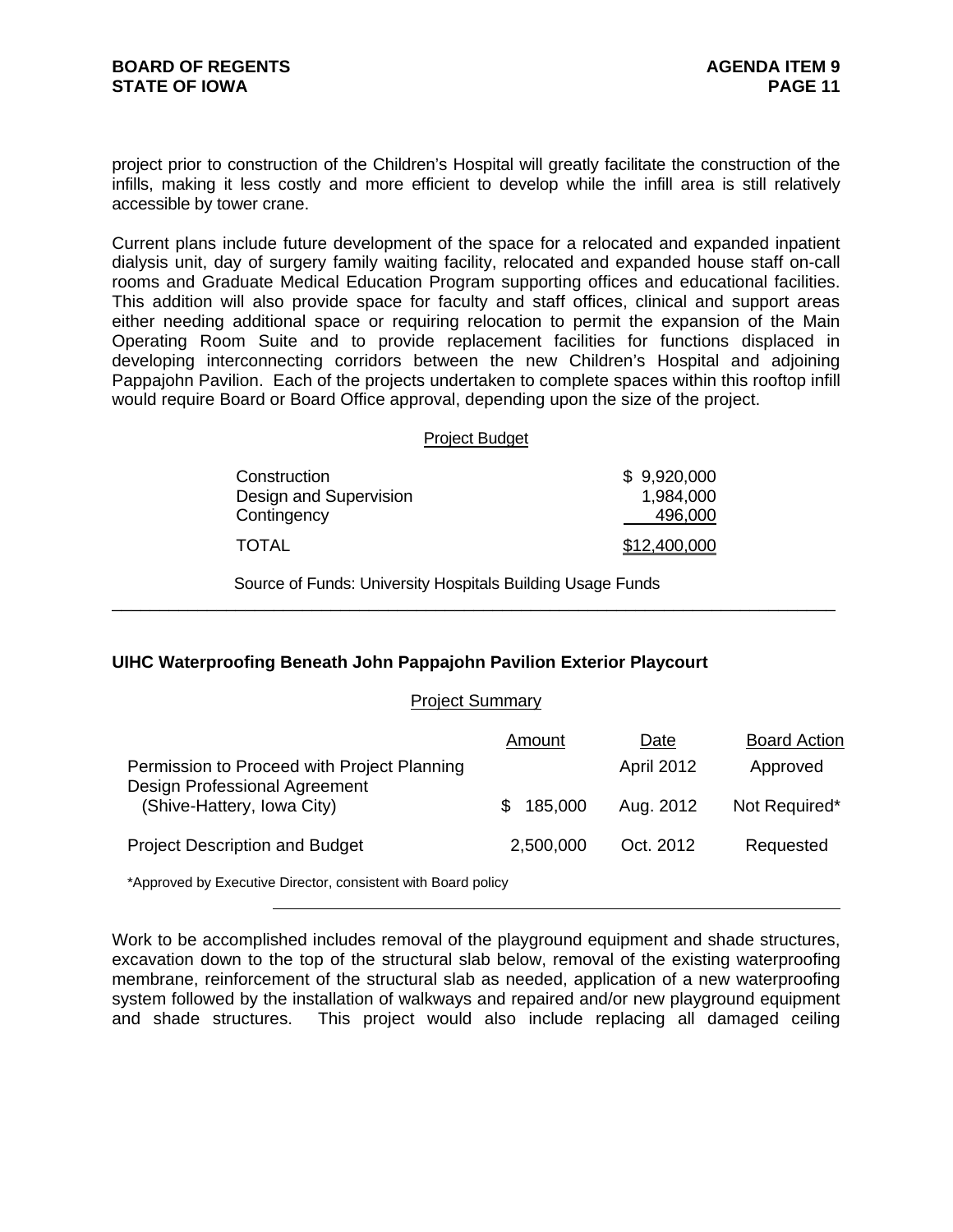tiles and light fixtures and patching and painting of walls, as needed, in the Orthopaedic Surgery Clinic and Rehabilitation Therapies facilities located directly below the defective roof slab and playcourt.

| <b>Project Budget</b>                                 |                                   |
|-------------------------------------------------------|-----------------------------------|
| Construction<br>Design and Supervision<br>Contingency | \$2,000,000<br>400,000<br>100,000 |
| TOTAL                                                 | \$2,500,000                       |

Source of Funds: University Hospitals Building Usage Funds

### **Utilities Distribution System – Extend Chilled Water System Near West Campus Residence Halls**

\_\_\_\_\_\_\_\_\_\_\_\_\_\_\_\_\_\_\_\_\_\_\_\_\_\_\_\_\_\_\_\_\_\_\_\_\_\_\_\_\_\_\_\_\_\_\_\_\_\_\_\_\_\_\_\_\_\_\_\_\_\_\_\_\_\_\_\_\_\_\_\_\_\_\_\_

Project Summary

|                                                                              | Amount    | Date      | <b>Board Action</b> |
|------------------------------------------------------------------------------|-----------|-----------|---------------------|
| Permission to Proceed with Project Planning<br>Design Professional Agreement |           | June 2012 | Approved            |
| (Shive-Hattery, Iowa City)                                                   | \$210,000 | Aug. 2012 | Not Required*       |
| <b>Project Description and Budget</b>                                        | 4,100,000 | Oct. 2012 | Requested           |

There are two components of this project as shown on Attachment H – Grand Avenue to Byington Road and Grand Avenue to Melrose Avenue. The Byington Road component will install new 24 inch chilled water lines beneath the access road between Quadrangle and Rienow Halls; these will be connected to the building specific lines installed as part of the West Campus Residence Hall project. Isolation values and piping tees are also included in this component. The Melrose Avenue component routes new 24 inch water lines from Parking Lot 14 near Melrose Avenue as shown on the Attachment.

### Project Budget

| Construction                 | \$3,236,609 |
|------------------------------|-------------|
| <b>Planning and Design</b>   | 541,671     |
| <b>Project Contingencies</b> | 321,720     |
| <b>TOTAL</b>                 | \$4,100,000 |

Source of Funds: Utility System Renewal and Improvement Funds and / or Utility System Bond Funds

\_\_\_\_\_\_\_\_\_\_\_\_\_\_\_\_\_\_\_\_\_\_\_\_\_\_\_\_\_\_\_\_\_\_\_\_\_\_\_\_\_\_\_\_\_\_\_\_\_\_\_\_\_\_\_\_\_\_\_\_\_\_\_\_\_\_\_\_\_\_\_\_\_\_\_\_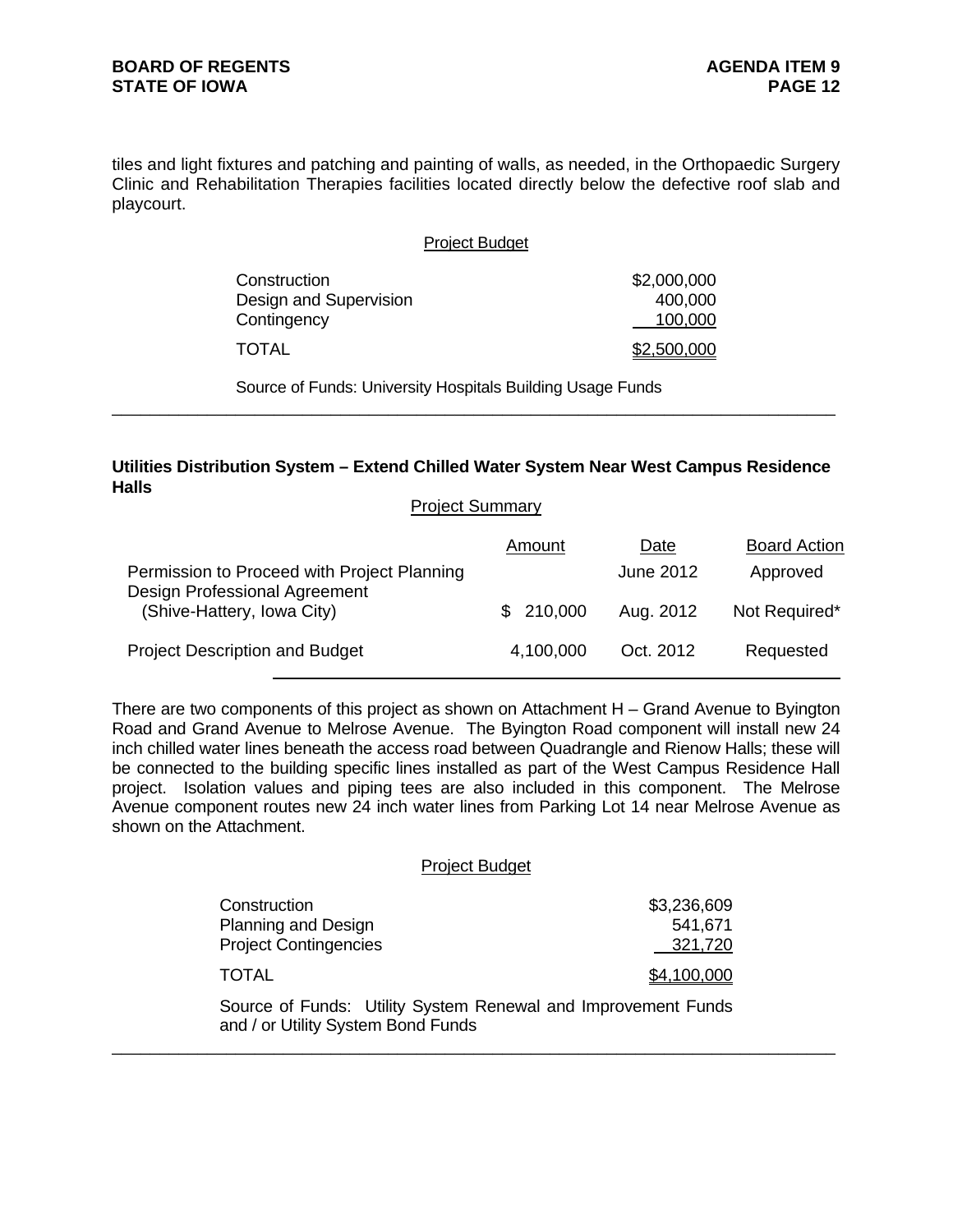## **BOARD OF REGENTS STATE OF IOWA**

### **Field House – Modify for UIHC Entry Access**

Project Summary

|                                                                                                                         | Amount       | Date              | <b>Board Action</b> |
|-------------------------------------------------------------------------------------------------------------------------|--------------|-------------------|---------------------|
| Permission to Proceed                                                                                                   |              | Mar. 2012         | Approved            |
| Selection of Design Professional(s)                                                                                     |              | Mar. 2012         | Approved            |
| Consultants from UIHC Children's                                                                                        |              |                   |                     |
| <b>Hospital Project Team (Shive-Hattery</b>                                                                             |              |                   |                     |
| and Heery/HLM)                                                                                                          |              |                   |                     |
| Initial Review and Consideration of Capital                                                                             |              | Mar. 2012         | Received            |
| <b>Project Evaluation Criteria</b>                                                                                      |              |                   | Report              |
| <b>Design Professional Agreement</b>                                                                                    |              |                   |                     |
| (Shive-Hattery, Iowa City)                                                                                              | 470,000<br>S | <b>April 2012</b> | Not Required*       |
| <b>Schematic Design</b>                                                                                                 |              | June 2012         | Approved            |
| <b>Project Description and Budget</b>                                                                                   | 6,305,587    | June 2012         | Approved            |
| Final Review and Consideration of Capital                                                                               |              | June 2012         | Receive             |
| <b>Project Evaluation Criteria</b>                                                                                      |              |                   | Report              |
| <b>Revised Project Budget</b>                                                                                           | 8,164,674    | Oct. 2012         | Ratification**      |
| *Approved by Executive Director consistent with Board policies<br>**Ratification of Executive Director action requested |              |                   |                     |

A primary goal of the UIHC Master Plan is to increase east-west connections within the complex site for both vehicles and pedestrians. For the next several years significant construction activity related to the Children's Hospital project will require the establishment of both a north and a south main entrance. This project will enable the interim south main entrance to function appropriately by providing an east-west throughway. In the long-term, the roadway will function as part of a service/patient road network internal to the UIHC complex. Given the significant construction work being planned for the Children's Hospital and the need to provide for functional and safe access for UIHC patients and the general public, delivery of this project is critical.

The project scope was bid in two separate packages. The first package – modifications to Parking Ramp 4 – was bid on July 26, 2012. Only one bid, which was over the construction estimate, was received. The second package was bid on September 13, 2012; four bids were received and all significantly exceeded the construction estimate. The higher than estimated bids are attributed to the degree of construction complexity, tight site and the required phasing for the project, which extends the length of construction within a fully occupied building.

Since this project is an important factor in maintaining the numerous phasing schedules related to the Children's Hospital project, the Executive Director approved a revised project budget in the amount of \$8,164,674 to permit the second construction contract to be awarded. Ratification of the Executive Director action is requested.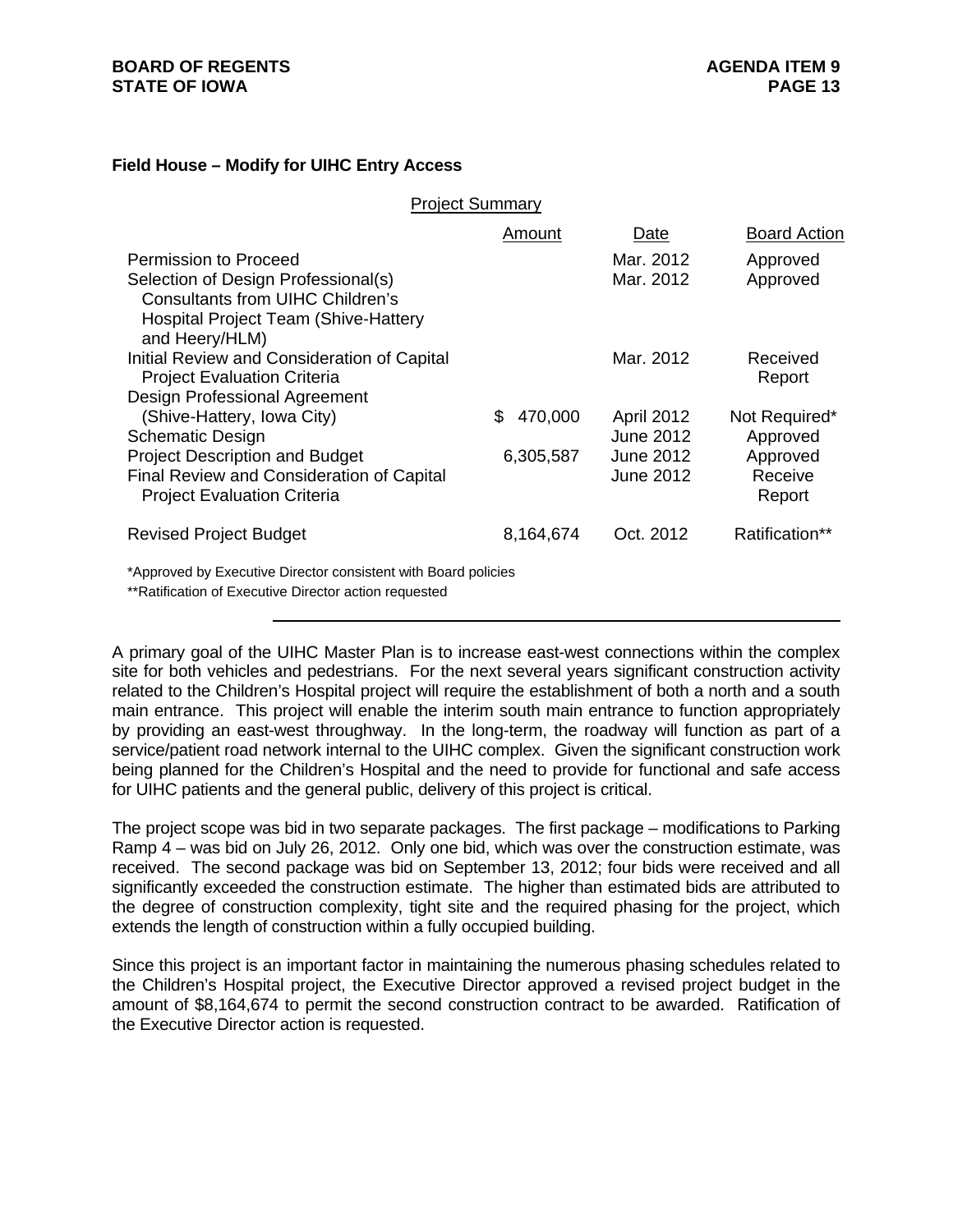## Project Budget

|                                                                     | Initial<br><b>Budget</b><br>(June 2012) | Revised<br><b>Budget</b><br>(Oct. 2012) |
|---------------------------------------------------------------------|-----------------------------------------|-----------------------------------------|
| Construction<br>Planning and Design<br><b>Project Contingencies</b> | \$4,955,783<br>856,979<br>492,825       | \$6,451,725<br>1,049,993<br>662,956     |
| TOTAL                                                               | \$6,305,587                             | 68.164.674                              |

\_\_\_\_\_\_\_\_\_\_\_\_\_\_\_\_\_\_\_\_\_\_\_\_\_\_\_\_\_\_\_\_\_\_\_\_\_\_\_\_\_\_\_\_\_\_\_\_\_\_\_\_\_\_\_\_\_\_\_\_\_\_\_\_\_\_\_\_\_\_\_\_\_\_\_

Source of Funds: University Hospitals Building Usage Funds

H:\BF\2012\oct2012\1012ITEM09SUIcapital register.doc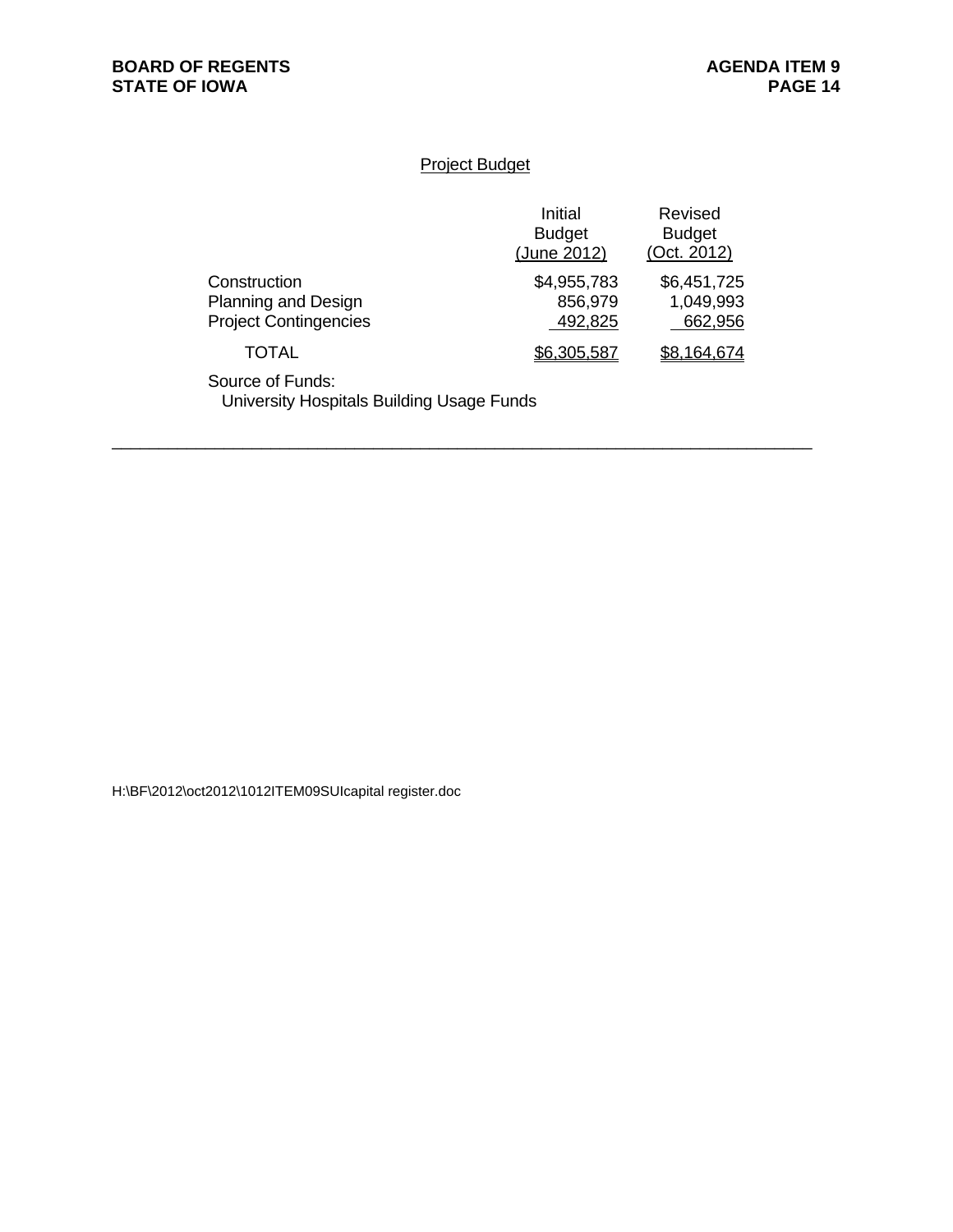## Seamans Center – South Annex Addition Evaluation Criteria

Since the project meets the Board's definition of a major capital project, the University has provided the following information in response to the Board's evaluation criteria.

Institutional Mission / Strategic Plan: The College of Engineering has experienced significant growth in recent years. Undergraduate Engineering enrollment has grown from 1,200 students in 2005 to 1,840 this year – a 53% increase. While the current facilities have greatly advanced the academic mission of the College and the experiences of students within the College, future growth and continued excellence is threatened as space becomes a pressing issue.

Additionally, success and reputation in fields that include Fluid Mechanics (world-renowned IIHR - Hydroscience & Engineering), Sustainability, the Center for Computer-aided Design (CCAD), and Biomedical Engineering make the need for additional academic and research space critical and timely. The facility will create physical adjacencies that will not only impact these programs but advance greater success throughout the College and to other University colleges/programs.

The location of this project, positioned in the emerging south core of the undergraduate academic hub, affords the opportunity to introduce additional and much-needed general assignment classroom space serving College of Engineering students and students throughout the UI campus. Shifts in typical teaching spaces, and the numbers of students served as part of a particular class, call for new and varied classroom types. This project will study options for creation of new classrooms that address needs for sizes, configurations, and capabilities that will enhance opportunities for students at UI.

Other Alternatives Explored: The College of Engineering has grown both in the number of students as well as in the development of noted programs at a rate not anticipated in 2001 when the Seamans Center project was completed. This growth has pressed the College to locate programs where they might fit, rather than where they would be most successful. Important collaborations and connections with UI students have been limited by the current space constraints. Continuing to accommodate growth of strong College of Engineering programs at locations remote to the College and campus core will limit the advantages further development will provide for UI students.

The proposed site of the addition is based on campus master planning work that will account for efficient use of campus land, and allow for long-term growth related to Engineering. Early consideration was given to replacement of the nearby and outdated Communications Center (built in 1951). While a generally functionally obsolete building, it has been a key facility for programs displaced by the 2008 flood. Emptying the facility would therefore be difficult. Additionally, constructing on that site would limit subsequent growth opportunities for the related programs.

Impact on Other Facilities and Square Footage: No space will be abandoned, transferred or demolished as part of this project.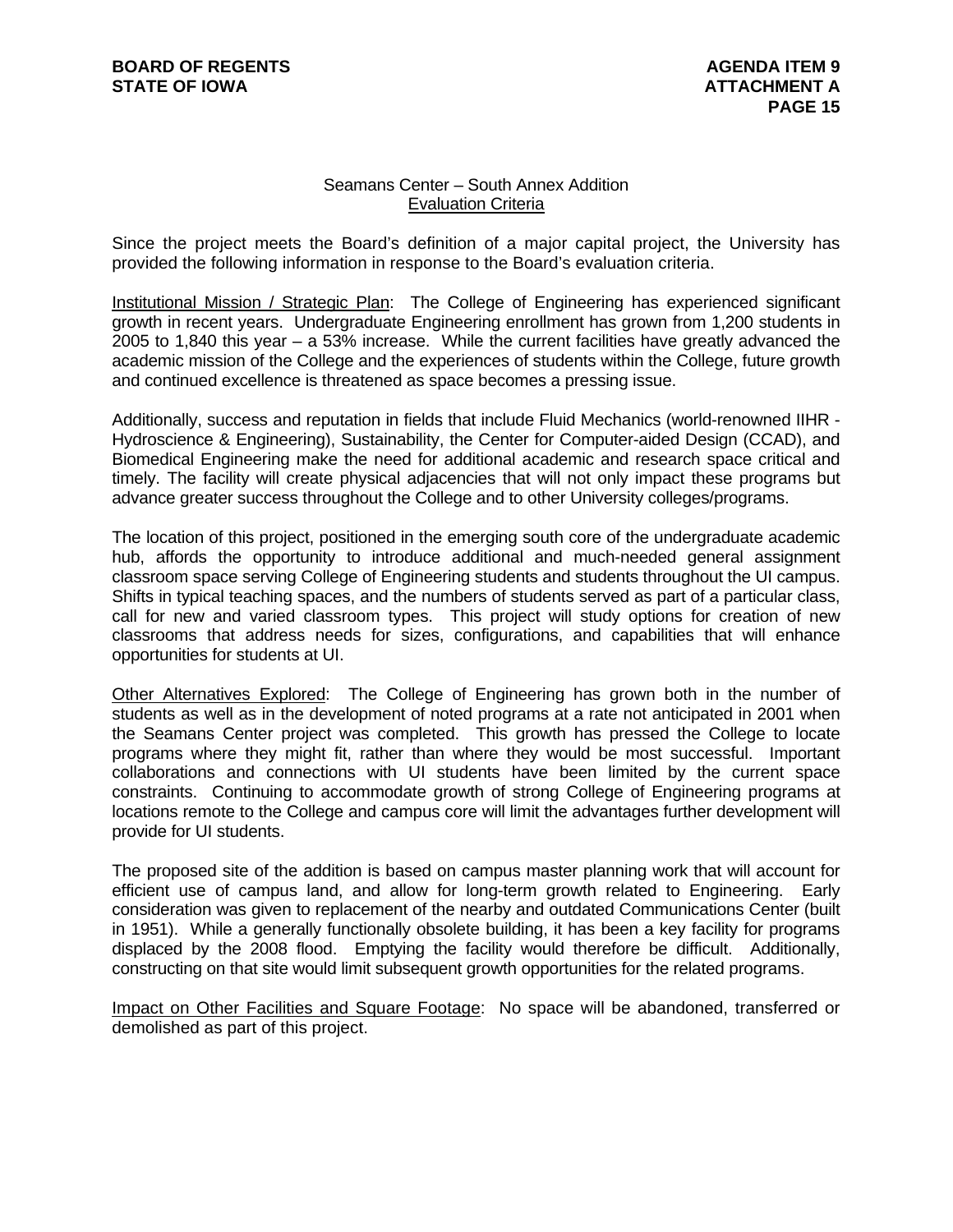Financial Resources for Construction Project: The source of funds for the anticipated project include \$24M from College of Engineering gifts and earnings, and \$6M in central capital support funding related to the inclusion of general assignment classroom space.

Financial Resources for Operations and Maintenance: The project will create an additional 65,000 gross square feet of space, support for which (O&M) will come from the University's general fund, as is the case for the remainder of the complex. The building will be designed according to stringent University standards, which will assure highly energy-efficient building systems.

External Forces Justifying Approval: A major component of this project's funding will be provided by the College and its donor base. The programs associated with the addition will also play central roles in the ongoing funding for the space. Success within the College of Engineering, and the notable growth trend for enrollment in the College, make timing for this project, and the student-related benefits it will provide, ideal. The delivery of this project, at the end of a very high campus construction work load, will also guarantee the highest possible value at the time of bidding and construction.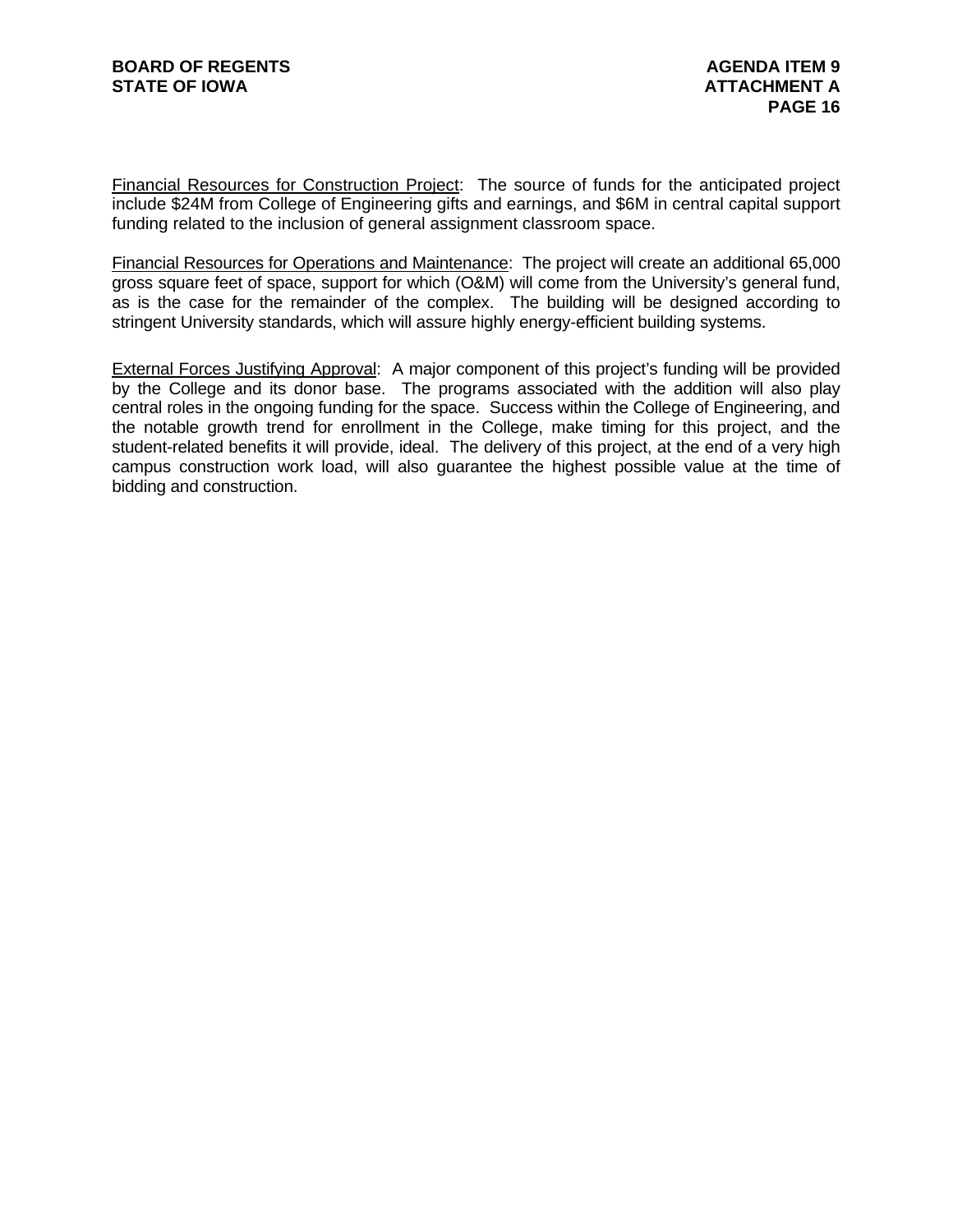## Theatre Building – Flood Mitigation and Permanent Recovery Evaluation Criteria

Since the project meets the Board's definition of a major capital project, the University has provided the following information in response to the Board's evaluation criteria.

Institutional Mission / Strategic Plan: Completion of this project will provide for the permanent flood recovery and mitigation of future flood related impacts to the Theatre Building. The Theatre Building (TB) is the home of the University of Iowa Theatre Arts Department, one of the oldest and most respected theatre programs in the country. TB houses classrooms, performance and performance support spaces such as costume shop, dressing rooms, storage and offices. The Theatre Arts Department is accredited by the National Association of Schools of Theatre and offers students the opportunity to earn an undergraduate BA degree, or an MFA degree with an emphasis in acting, directing, design, playwriting, dramaturgy, or stage management.

Other Alternatives Explored: During the 2008 flood, the basement of the University of Iowa Theatre Building was entirely submerged and floodwaters came to within inches of the first floor. One of the alternatives explored included the complete abandonment of the basement level. All basement functions (classroom, offices, costume shop, storage, etc.) would be relocated to a new rooftop addition. Another alternate solution involved dry flood proofing the basement through the use of high capacity pumps, water proofing the exterior walls and filling crawlspace/ basement with a low-grade concrete. The cost and complexity of these alternatives were considered prohibitive. The selected solution allows for use of the basement through the employment of wet flood proofing measures (use of flood resistant material and early flood warning notifications to physically move transportable items) and the relocation of building services (HVAC, electrical, etc.). FEMA and Iowa Homeland Security have been involved throughout the process of reaching an acceptable recovery plan.

Impact on Other Facilities and Square Footage: This project will not result in the abandonment, transfer or demolition of existing facilities.

Financial Resources for Construction Project: The project will be funded through Federal grant funds (FEMA), flood insurance proceeds, and State and University flood recovery resources.

Financial Resources for Operations and Maintenance: The source of funds to cover the associated operating and maintenance costs will be existing Building and Landscape Services funds.

External Forces Justifying Approval: The functions previously located in the Theatre Building basement have been temporarily relocated off-site in University leased space. This temporary location is extremely inconvenient due to the proximity of the space (off campus) to the functioning theatre and classroom spaces.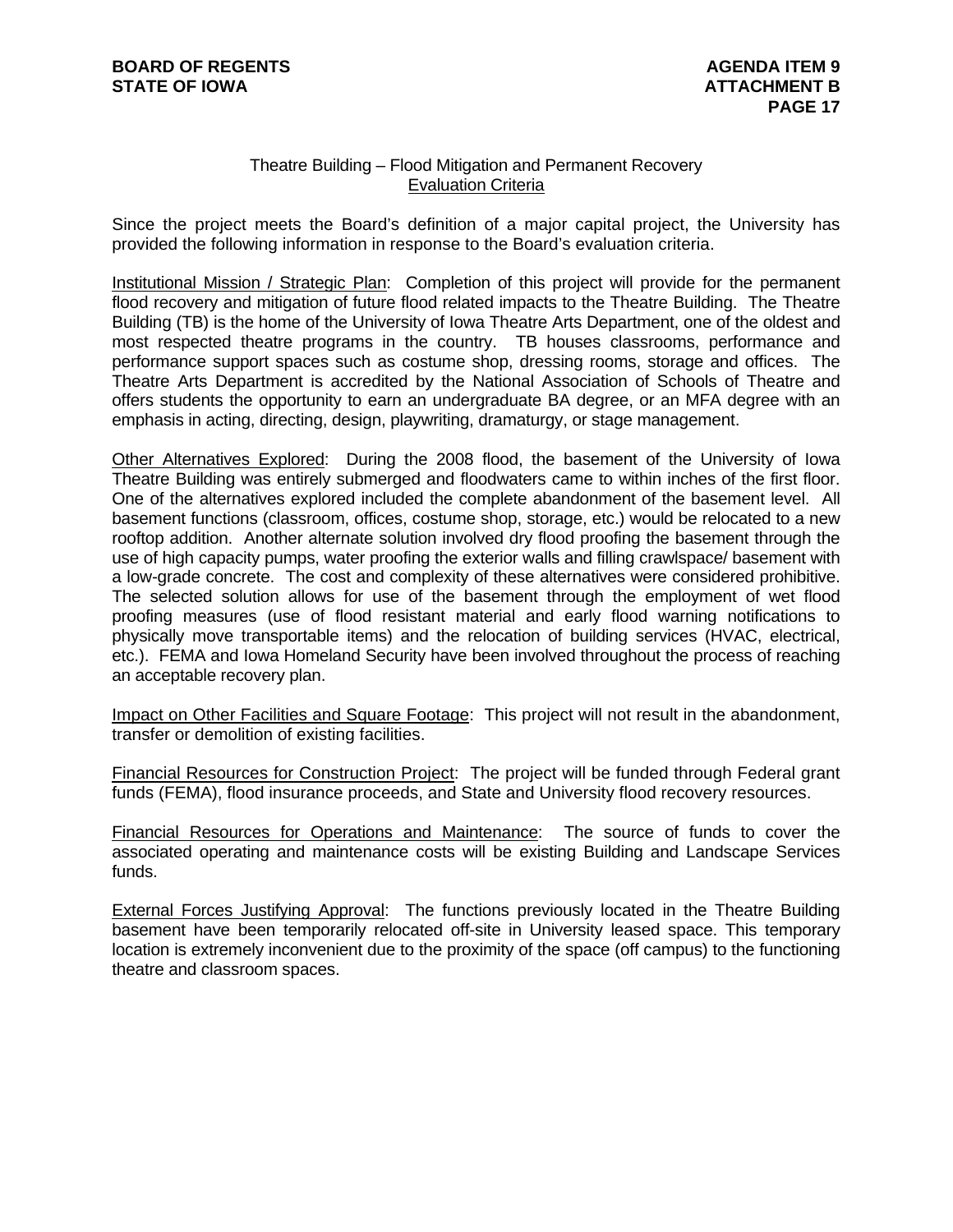## Family Medicine Center – Hawkeye Campus Evaluation Criteria

Since the project meets the Board's definition of a major capital project, the University has provided the following information in response to the Board's evaluation criteria.

Institutional Mission / Strategic Plan: This project is supportive of each of the six major goals that have been established in UI Health Care's Strategic Plan for FY 2010 – 2013 by providing the facilities that are required to assist UI Health Care's efforts 1) to provide world class healthcare services to optimize health for everyone, 2) to advance world class discovery through excellence and innovation in health services research, 3) to develop world class health professionals and scientists through excellent, innovative and humanistic educational curricula for learners at every stage, 4) to foster a culture of excellence that values, engages and enables our workforce, 5) to create an environment of inclusion where individual differences are respected and all feel welcome, and 6) to optimize a performance-driven business model that assures financial success.

Other Alternatives Explored: Initially, several options for leasing existing buildings were explored as possible sites for a community based Family Medicine Center. None of these, though, offered sufficient space in an easily accessed location that could meet all of Family Medicine's needs. For this reason, it was determined that the best option would be development of the Family Medicine Center on the University's Hawkeye campus. This campus offers a very visible site that can be easily accessed. The facility can be developed so that it promotes use of a highly efficient, cost-effective and patient friendly model for delivering outpatient primary care, teaching and health care delivery research. A location on this campus which is dedicated to fitness and wellness is in synchrony with the concepts of the Family Medicine Center.

Impact on Other Facilities and Square Footage: On completion of this project approximately 30,000 gross square feet of space in the lower level of Pomerantz Family Pavilion will be reassigned for use in meeting other UIHC space needs.

Financial Resources for Construction Project: The project will be funded through University Hospitals Building Usage Funds acquired from depreciation allowances of third parties underwriting the cost of patient care plus hospital net earnings from paying patients. No state capital appropriated dollars will be involved. The preliminary estimate of the internal rate of return over the life of the Family Medicine Clinic component of the project is 3.1%. This represents 55% of the total estimated project cost, with the remaining 45% composed of Family Medicine departmental offices, educational and research spaces.

Financial Resources for Operations and Maintenance: The source of funds to cover the associated operating and maintenance costs of the new facilities will be University Hospital operating revenues derived from providing patient care services and indirect cost allocations from federal grants related to facilities expenses.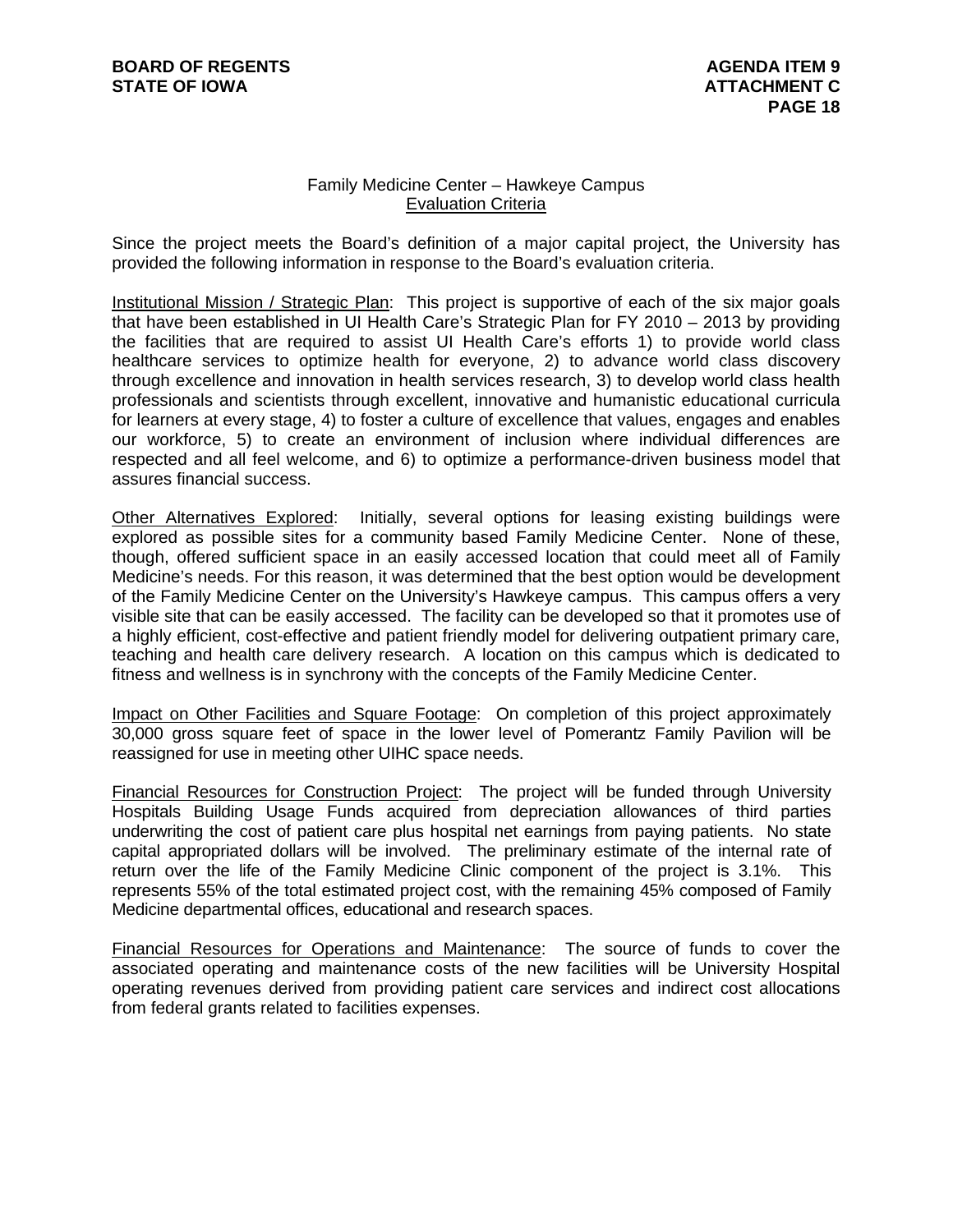External Forces Justifying Approval: Development of the new Family Medicine Center is an important element for enabling UIHC to be responsive to societal forces, standards and regulations impacting the provision of contemporary patient care services while meeting all components of its mission. This new clinic will provide the necessary facilities to accommodate the population growth projected to occur in Johnson County during the next five years and beyond and the facility's design will be focused on providing a more comfortable and patientfriendly environment that meets Health Insurance Portability and Accountability Act (HIPAA) requirements for patient privacy and confidentiality. The new facilities will make it possible for the UIHC to meet education and training program requirements for providing all trainees with more extensive clinical experiences. Additional space will also permit more research subjects to participate in clinical trials in proximity to their patient care, thereby enhancing opportunities to gain support for other funded clinical research studies. With the evolution of the medical home concept, primary care services will play an even more integral role in the care of communities and the growth of a primary care workforce. This center will allow the development of team-based services that will facilitate wellness and health with patient-andfamily-centered care.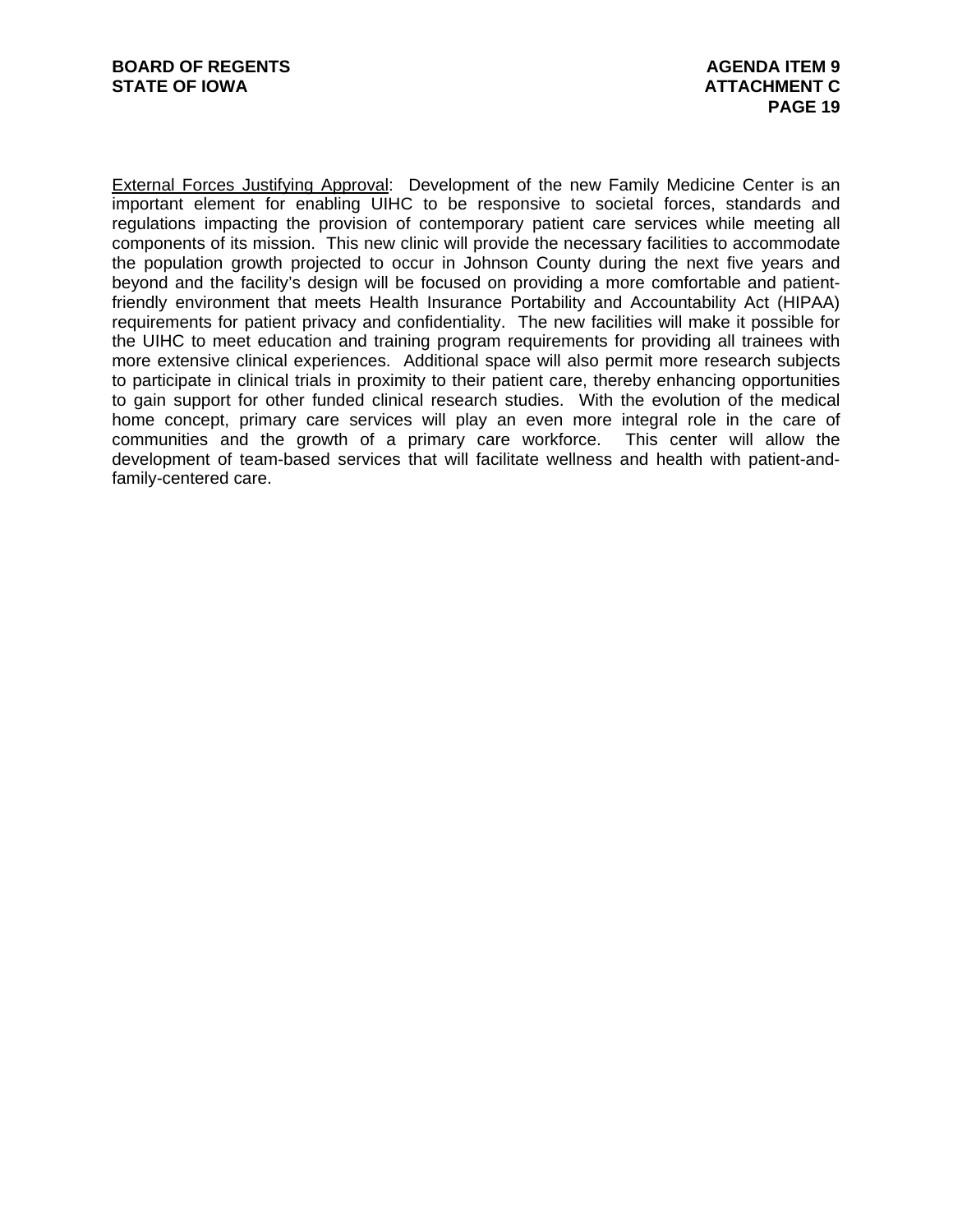## Levels 7 & 8 John Colloton and John Pappajohn Pavilion Rooftop Infills Evaluation Criteria

Since the project meets the Board's definition of a major capital project, the University has provided the following information in response to the Board's evaluation criteria.

Institutional Mission / Strategic Plan: Completion of this project will contribute to UI Hospitals and Clinics' efforts in meeting all elements of the UI Health Care mission, "Changing Medicine, Changing Lives." It will help to maintain the UI Hospitals' capabilities for delivering superb patient care, innovative educational programs and facilitating pioneering discoveries. The project is supportive of each of the six major goals that have been established in UI Health Care's Strategic Plan by providing the facilities that are required to assist UI Health Care's efforts 1) to provide world class healthcare services to optimize health for everyone, 2) to advance world class discovery through excellence and innovation in health services research, 3) to develop world class health professionals and scientists through excellent, innovative and humanistic educational curricula for learners at every stage, 4) to foster a culture of excellence that values, engages and enables our workforce, 5) to create an environment of inclusion where individual differences are respected and all feel welcome, and 6) to optimize a performancedriven business model that assures financial success

Other Alternatives Explored: The on-going need to accommodate new or expanding inpatient, diagnostic, therapeutic and clinical support service facilities in the Carver, Colloton and Pappajohn Pavilions is limited by the lack of available and accessible space. The relocation of support services to other, non-clinical areas of the hospital and to off-site locations has not resulted in the freeing-up of any significant level of usable space within the aforementioned pavilions. Although there is no available rooftop space to infill above the Carver Pavilion, there is a significant amount (61,720 gsf) of rooftop space above the clinic/procedure suite wings of Colloton and Pappajohn Pavilions that is practical and cost effective to infill if the project is undertaken at this time. The anticipated cost of approximately \$200/gsf to construct this shell space is considered reasonable. On completion of the Children's Hospital, due to its location, the infilling of these rooftop locations will be considerably more costly and may not be practical to undertake. There are no other viable alternatives available that will meet the needs for this project.

Impact on Other Facilities and Square Footage: No space will be abandoned, transferred or demolished.

Financial Resources for Construction Project: This project will be funded through University Hospitals Building Usage Funds acquired from depreciation allowances of third parties underwriting the cost of patient care plus hospital net earnings from paying patients. No state capital appropriated dollars will be involved.

Financial Resources for Operations and Maintenance: The source of funds to cover the associated operating and maintenance costs will be hospital operating revenues derived from providing patient care services.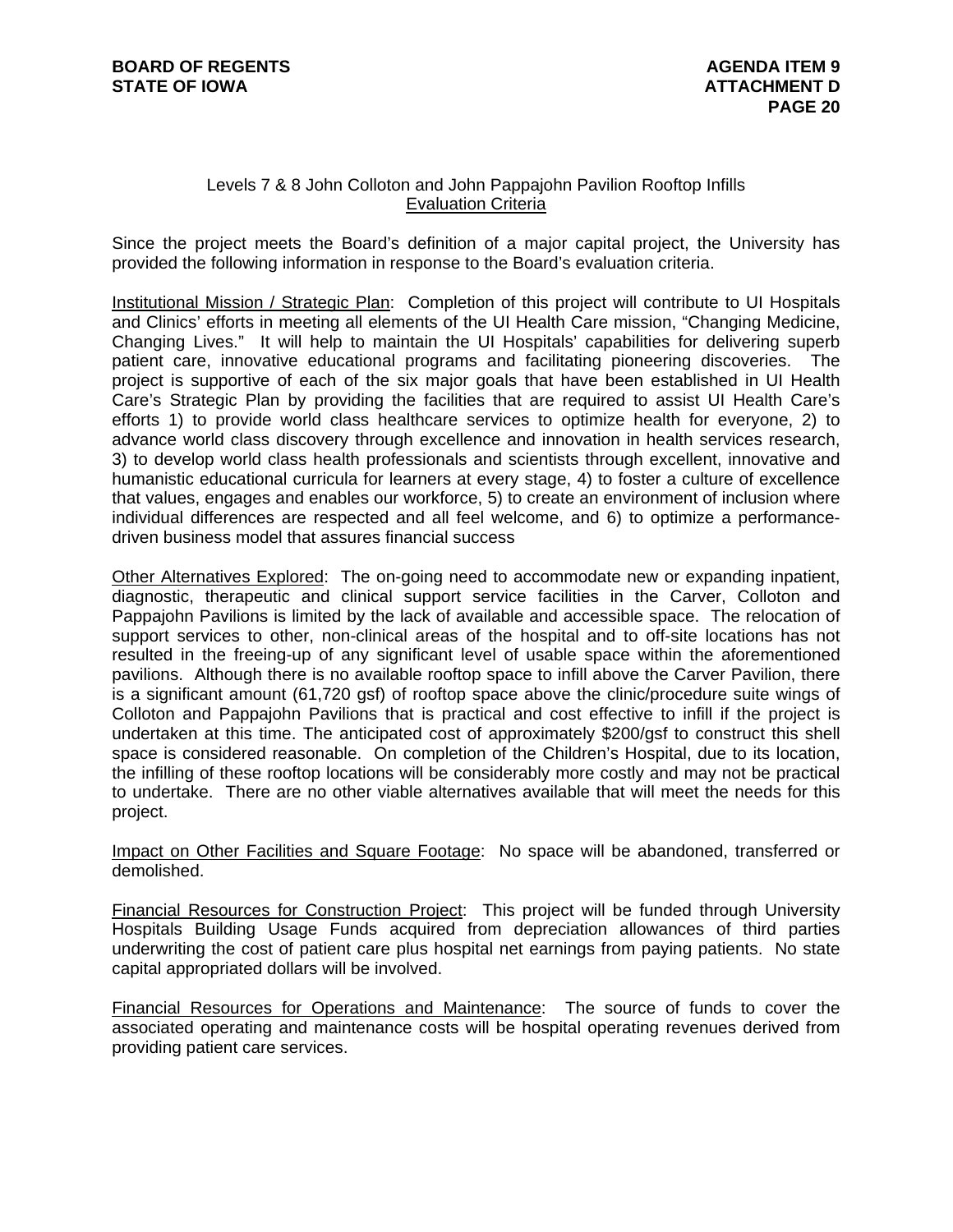External Forces Justifying Approval: The project's design will meet all building codes and standards, as well as the 2010 Edition of the Guidelines for Design and Construction of Hospital and Healthcare Facilities, published by the Facility Guidelines Institute. These guidelines regulate hospital licensing and construction in Iowa and most other states and are used by Medicare and the Joint Commission to develop new regulations and standards. The design will also meet Health Insurance Portability and Accountability Act (HIPAA) requirements for patient privacy and confidentiality.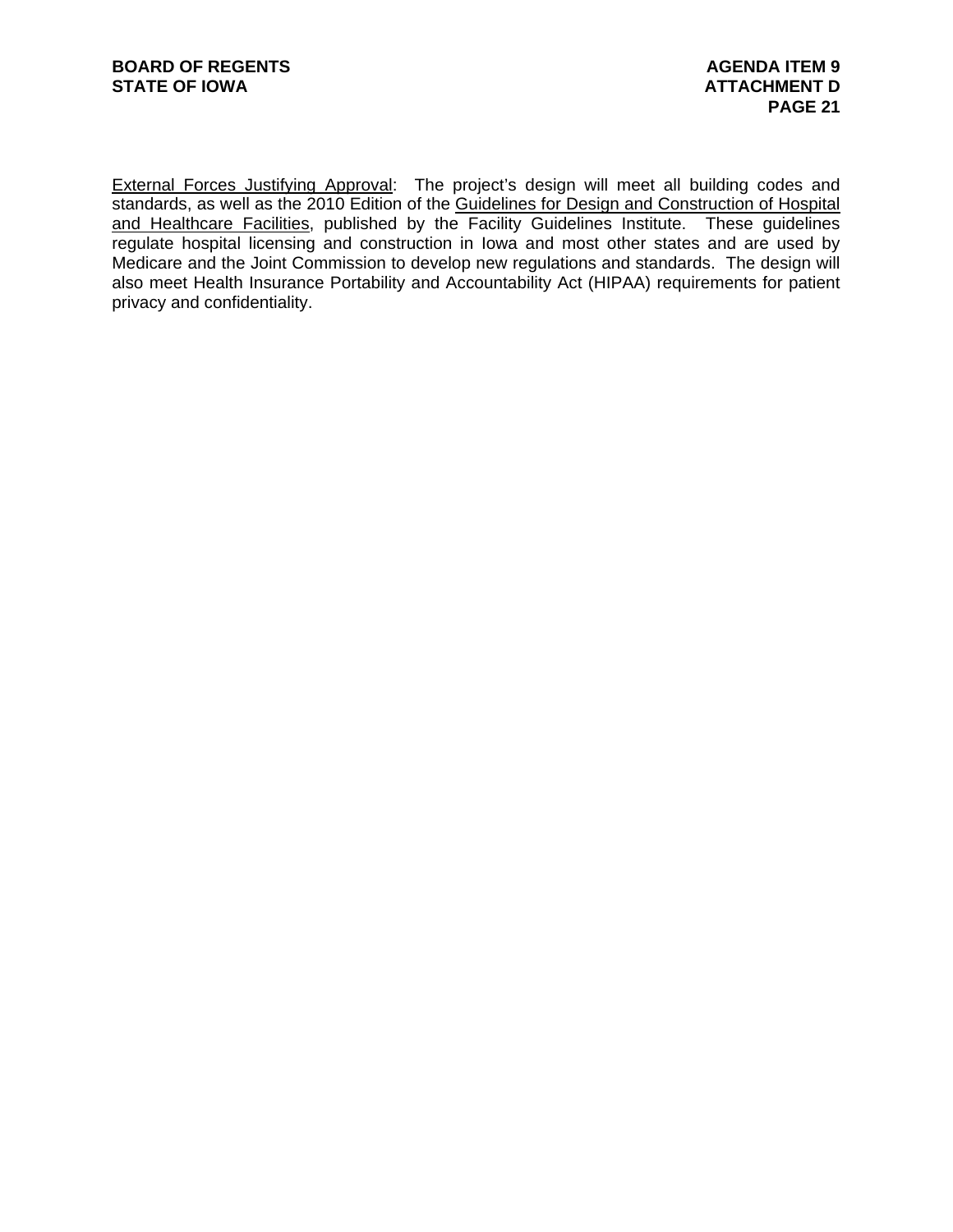### **DESIGN-BUILD BRIDGING EVALUATION AND SELECTION CRITERIA**

### **Oakdale Vivarium - Construct Facility** and **Hawkeye Tennis and Recreation Complex Addition: Marching Band, Athletics and Recreational Services Indoor Turf**

#### **Phase 1 – Prequalification of Design-Build Teams**

Firms interested in providing design-build services will be invited to submit a Statement of Qualifications (SOQ) that addresses the evaluation criteria listed below. Information included in the SOQ and information obtained from other relevant sources may be used to evaluate the firms during the prequalification phase. Firms will be evaluated based on a point system, the distribution ranges of which are indicated below. The proposed evaluation criteria and point distribution for Phase 1 of the selection process is identical for both projects.

A design-builder evaluation team consisting of University design and construction professionals, University end-users and a Board of Regents Office representative will evaluate each SOQ according to the following criteria. Based upon the team's evaluation, two to five finalists will qualify for Phase 2 of the selection process.

## **Statement of Qualifications Criteria**

**1. General Information** (As a precondition for consideration, submitting firms must meet the minimal requirements and conditions outlined in this section.)

Description of firm/team.

Legal company organization; organization chart with names of key personnel.

Affirmation of compliance with applicable Iowa licenses and codes.

Affirmation of ability to meet bonding requirements.

Affirmation to comply with Board of Regents policy for Architect of Record.

Affirmation that no state contracting reciprocal agreements apply.

Affirmation to pursue Targeted Small Business participation.

Affirmation to comply with University vendor conflict of interest issues requirements.

Affirmation to abide by University standard contract documents; or list exceptions taken by addendum to firm's Statement of Qualifications.

#### **2. Relevant Firm Experience (maximum of 25 points)**

#### Construction-Related

- a. Firm's overall reputation, service capabilities and quality as it relates to the requirement of this project.
- b . List and briefly describe 3-5 comparable projects completed by your firm or currently in progress; include your firm's role, and discuss contract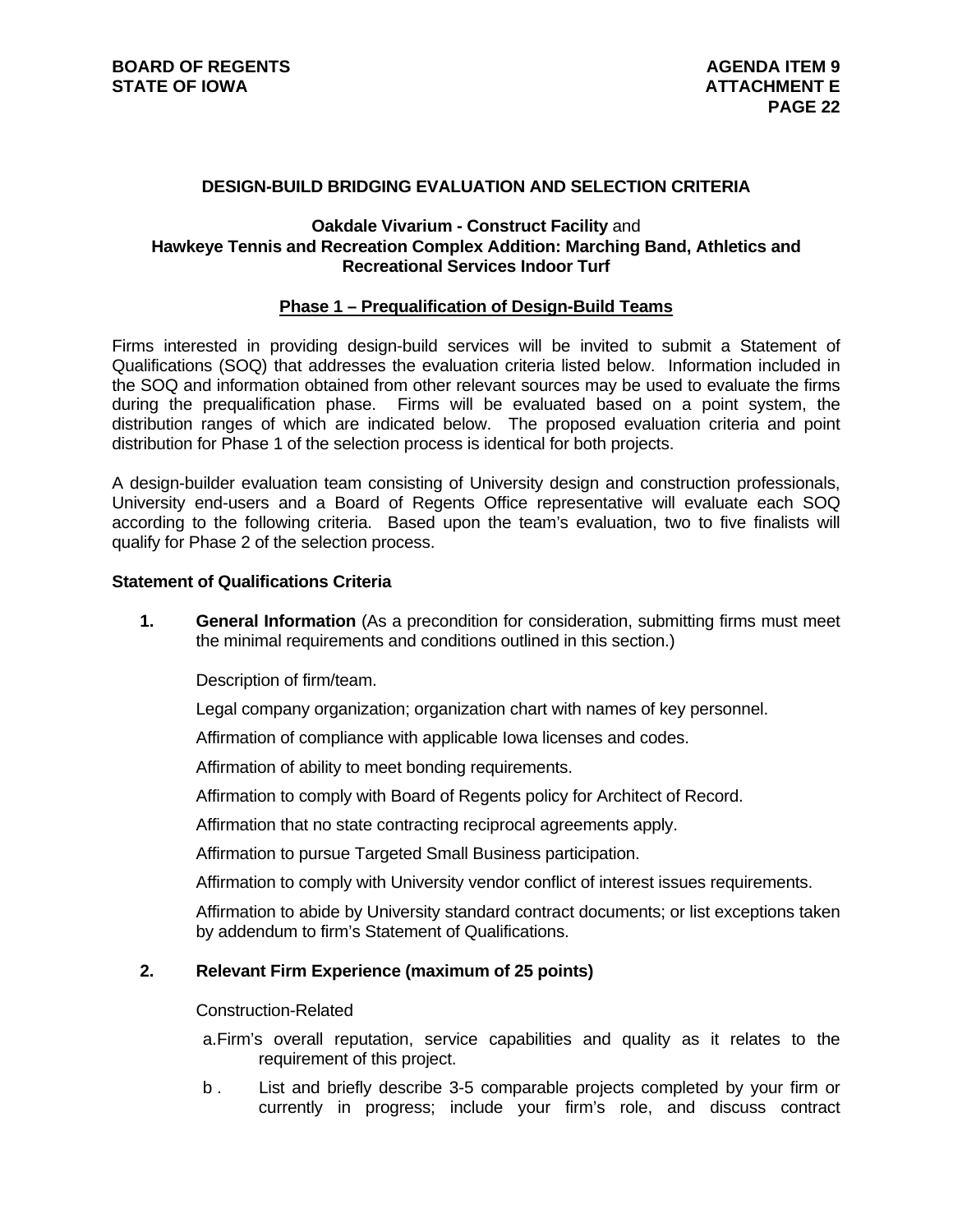amendment history, if applicable. For each project, include: contract value and construction value (original value plus contract amendments, if applicable), project owner, project location, contact name and title, address, current/accurate telephone number, fax number, and email address.

- c. Describe any experience with University of Iowa and/or Board of Regents projects over the past five years and/or your understanding of the requirements and challenges inherent in Board of Regents projects.
- d. A minimum of three referrals and references from other agencies and owners not related to the projects listed in 1.1.2.b.
- e. List and describe any litigation; arbitration; filed by your firm against any project owner as a result of a contract dispute; any claim filed against your firm; or termination from a project occurring within the last ten years.
- f. Applicant's capacity and intent to proceed without delay if selected for this work.

Design-Related

- a. Firm's overall design reputation and design capabilities on projects of similar size, type and complexity and as it relates to the needs of this project.
- b. List and briefly describe 3-5 comparable projects completed by your firm or currently in progress. For each project include: project budget, project owner, project location, contact name and title, address, current/accurate telephone number, fax number, and email address.
- c. Describe any experience with University of Iowa and/or Board of Regents projects over the past five years and/or your understanding of the requirements and challenges inherent in Board of Regents projects.
- d. Describe level of familiarity and understanding of University's Design Standards and Guidelines. Detail the firms' understanding of the total-cost-ofownership as applied to the design decision-making process.
- e. Experience and capabilities designing the project in BIM (Building Information Modeling).
- f. Firm's capacity and intent to proceed without delay if selected for this work.

## **3. Team Experience and Qualifications (maximum of 20 points)**

- a. Outline the general organizational structure proposed for the project.
- b. Describe the top four to six team members' position (both design and construction) for the project. Provide resumes of each listed team member. List professional continuing education.
- c. Briefly describe each listed team member's role on this project.
- d. Provide "team" experience working together on similar (both design-build and traditional delivery) projects.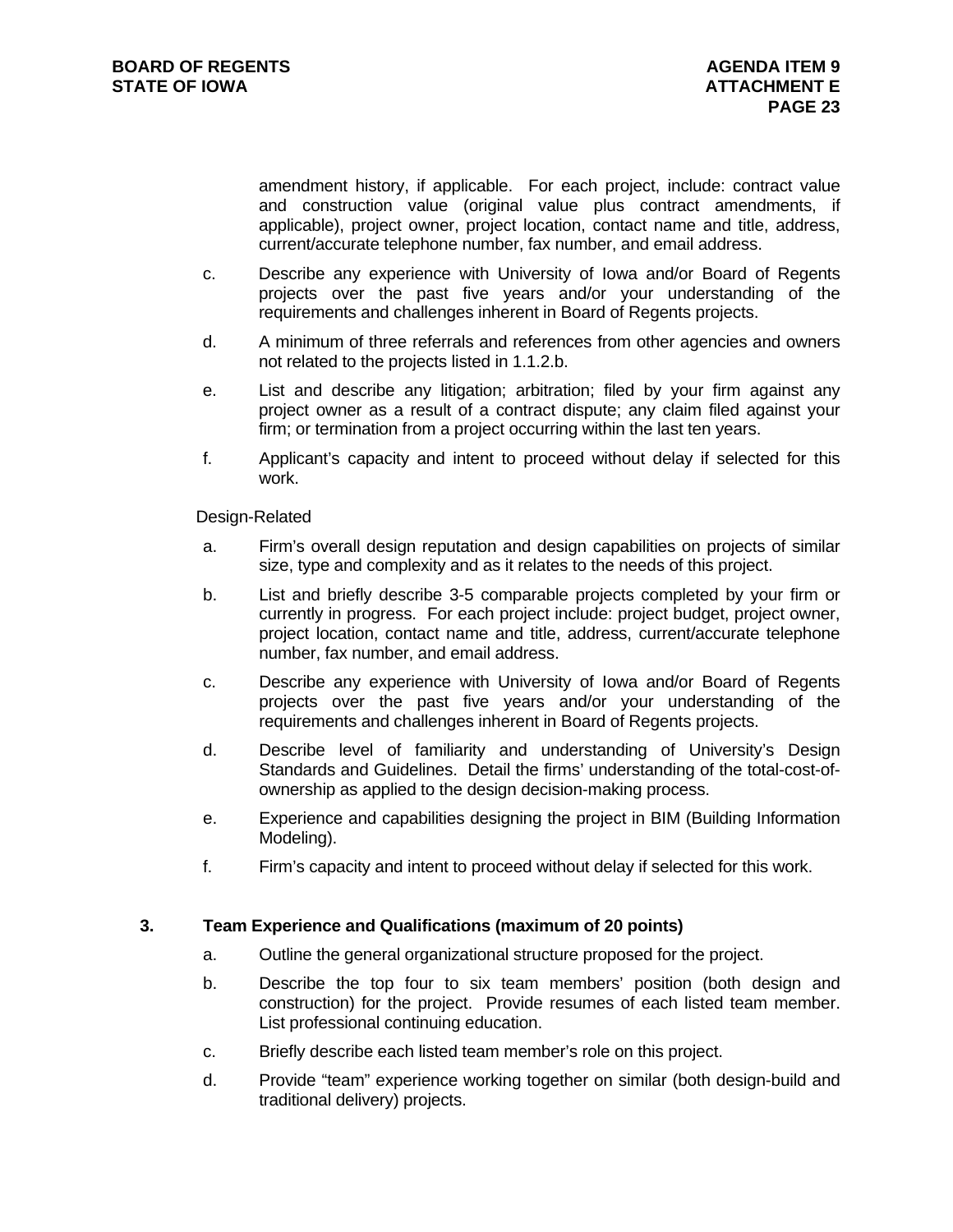- e. Identify your method of subconsultant/subcontractor selection.
- f. Explain your understanding of, and experience with, the Design-Build Delivery Method.

## **4. Project Understanding and Approach (maximum of 15 points)**

- a. Describe your firm's understanding of the project.
- b. Identify and discuss any foreseeable potential problems during design and construction. Identify and discuss methods to mitigate those problems.
- c. Describe the work you anticipate self-performing, and the work you anticipate being performed by subconsultants/subcontractors.

## **5. Project Management (maximum of 25 points)**

- a. Describe your approach to managing owner decisions in the design phase.
- b. Describe your controls and methods for managing change orders.
- c. Describe your construction management philosophy, controls, techniques, etc.
- d. Describe your history of successful timely completions and your schedule management plan for this project.
- e. Describe your quality control plan and dispute resolution management approach.

## **6. Safety (maximum of 10 points)**

- a. Document your safety history for the previous five years; including OSHA citations.
- b. Include company written safety program.
- c. Designate the safety officer for this project and include relevant credentials.
- d. Describe key elements of general safety plans for all projects.
- e. Describe your specific safety management plan for the project.

## **7. Other Factors (maximum of 5 points)**

- a. Current workload and ability to proceed promptly.
- b. Unique qualifications to provide the University a "best-value" proposal.
- c. Relevant factors impacting the quality and value of work.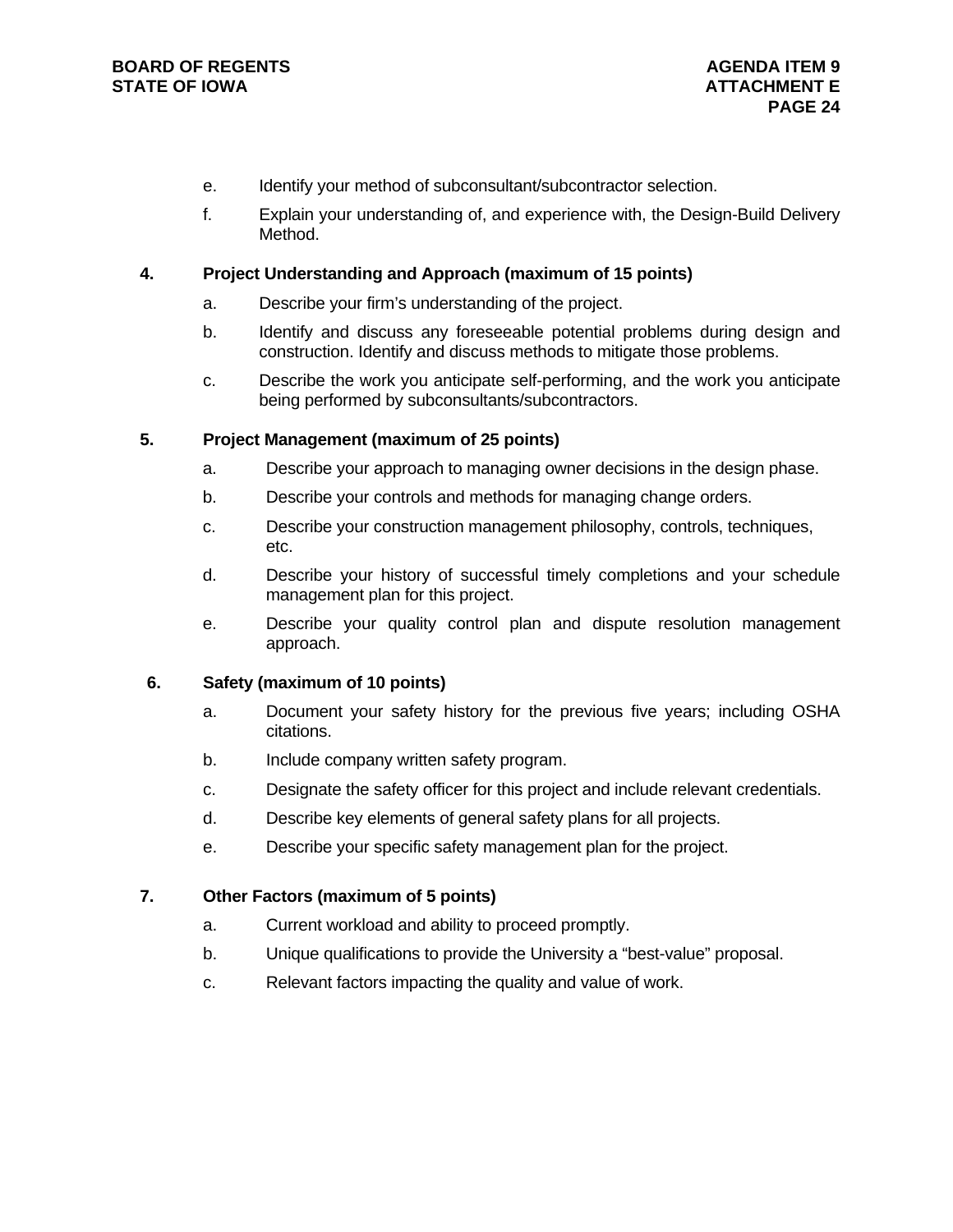### **Phase 2 – Evaluation of RFP Responses and Selection of the Design-Build Team**

Prequalified firms identified during Phase 1 will be invited to submit a Technical Proposal and a separate, sealed Cost Proposal. The proposals will be scored in two parts. The Technical Proposal will be evaluated first, with a maximum point value of 500 (50% of the total score). The Cost Proposal will be evaluated second, with a maximum point value of 500 (50% of the total score). Scores assigned during Phase 1 of the selection process will not be carried forward into Phase 2. The proposed evaluation criteria for the Technical Proposal and the maximum number of points are the same for both projects, although distribution among the categories varies; these variances are identified on the following pages. The Cost Proposal evaluation formula and the maximum number of points are the same for both projects.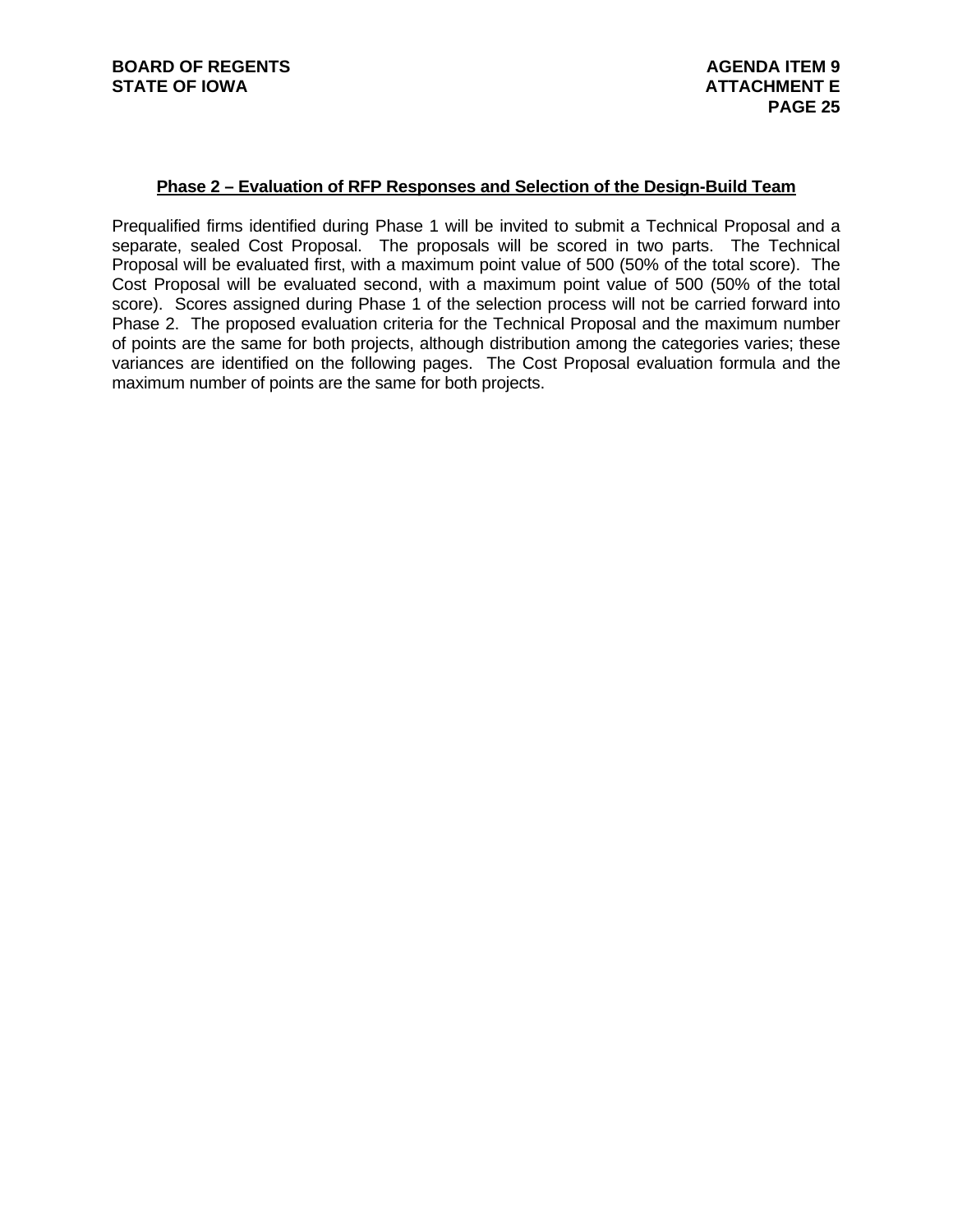# **Phase 2, Part 1: Technical Proposal Evaluation Criteria (500 points possible)**

|   | <b>Criteria</b>                                                                                       | <b>Oakdale</b><br>(max pts) | <b>Hawkeye Tennis &amp;</b><br><b>Rec Complex</b><br>(max pts) |
|---|-------------------------------------------------------------------------------------------------------|-----------------------------|----------------------------------------------------------------|
|   | <b>Design Requirement Compliance</b><br>$\triangleright$ Compliance with, and/or exceeding of Program | 50                          | 75                                                             |
|   | Requirements                                                                                          |                             |                                                                |
|   | $\triangleright$ Compliance with, and/or exceeding of UI Design                                       |                             |                                                                |
|   | <b>Standards &amp; Procedures</b>                                                                     |                             |                                                                |
| ≻ | Compliance with, and/or exceeding of Design-Build                                                     |                             |                                                                |
|   | <b>Bridging Requirements</b>                                                                          |                             |                                                                |
|   | Design Creativity, Context, and Approach to Project                                                   | 200                         | 250                                                            |
|   | $\triangleright$ Land Use optimization                                                                |                             |                                                                |
|   | $\triangleright$ Aesthetics and architectural style                                                   |                             |                                                                |
|   | $\triangleright$ Exterior materials and building envelope integrity                                   |                             |                                                                |
|   | $\triangleright$ Interior design and finishes                                                         |                             |                                                                |
| ➤ | <b>Program functionality</b>                                                                          |                             |                                                                |
| ➤ | Durability, serviceability and maintainability                                                        |                             |                                                                |
| ➤ | Longevity and minimization of future renewal needs                                                    |                             |                                                                |
| ➤ | HVAC, controls and system optimization                                                                |                             |                                                                |
| ➤ | Energy efficiency<br>$\triangleright$ Sustainability and proposed LEED design                         |                             |                                                                |
| ≻ | Universal design                                                                                      |                             |                                                                |
|   | <b>Project &amp; Team Management</b>                                                                  | 125                         | 75                                                             |
|   | $\triangleright$ Experience and qualifications of the design team                                     |                             |                                                                |
| ≻ | Qualifications and experience of subconsultants                                                       |                             |                                                                |
|   | $\triangleright$ Experience and qualifications of the construction team                               |                             |                                                                |
| ➤ | Qualifications and experience of subcontractors                                                       |                             |                                                                |
| ➤ | Administrative and executive staff support                                                            |                             |                                                                |
| ➤ | Quality control and commissioning management                                                          |                             |                                                                |
|   | <b>Project Schedule</b>                                                                               | 125                         | 100                                                            |
| ➤ | Performance record and experience on meeting project<br>schedules                                     |                             |                                                                |
| ⋗ | Schedule management plan for the project                                                              |                             |                                                                |
| ➤ | Proposed earlier completion date (if applicable)                                                      |                             |                                                                |
| ➤ | Proposed liquidated damages or schedule incentives                                                    |                             |                                                                |
|   | <b>Total Possible Points</b>                                                                          | 500                         | 500                                                            |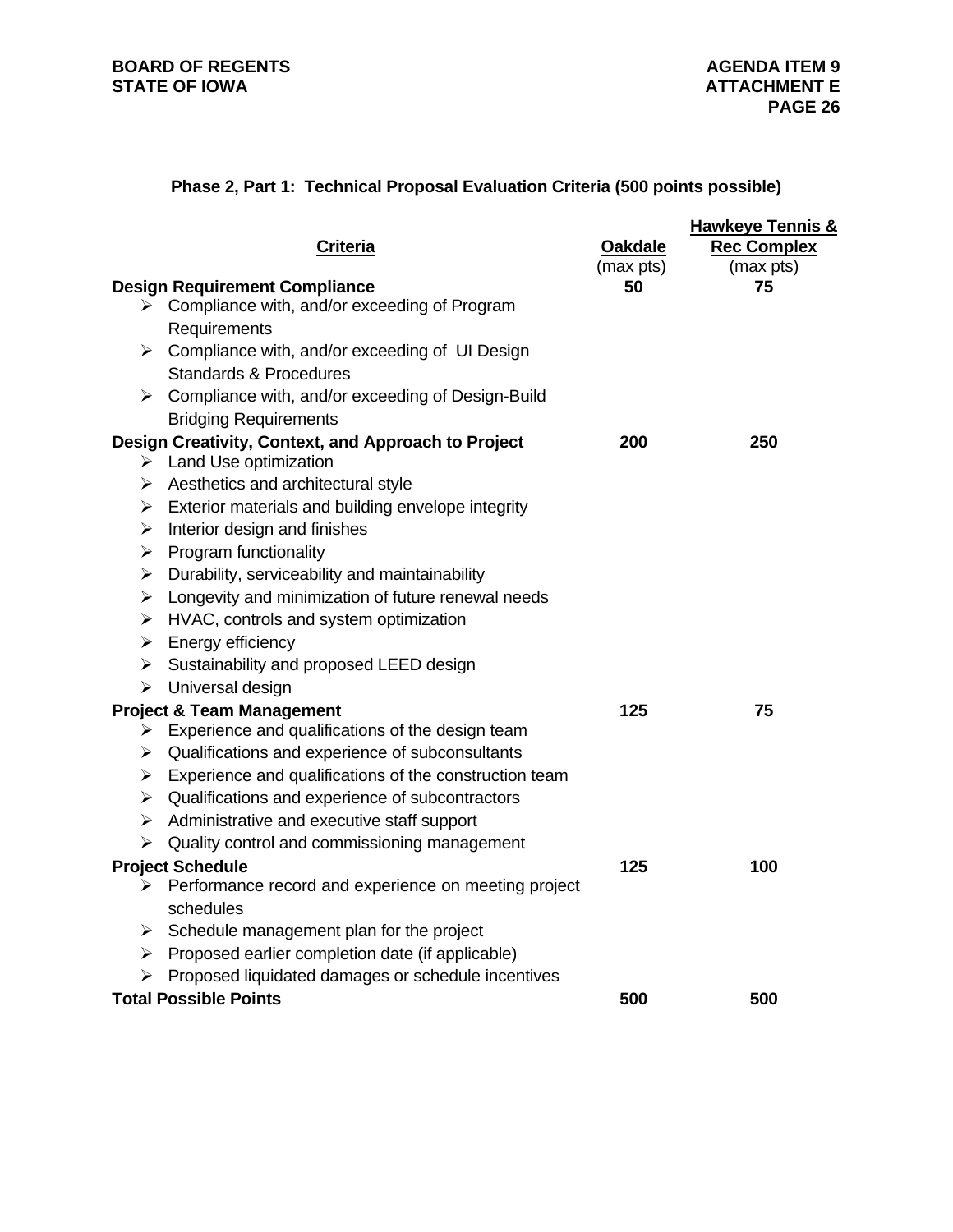Phase 2 respondents will be invited to an interview. Following the interviews, the evaluation panel will discuss the merits of the technical proposals and interview presentations. At the conclusion of the discussion, the evaluation team members will each independently determine a technical proposal score for each respondent. The scores of all team members will be averaged to determine a score for each firm.

## **Phase 2, Part 2: Cost Proposal Evaluation (500 points possible)**

Following determination of the Technical Proposal scores, the sealed Cost Proposals will be opened and scored in accordance with the equation identified below:

 **(Proposer's price proposal – lowest price proposal) 500 Points X** [**1.0 –** ------------------------------------------------------------------------------] **Lowest price proposal** 

### **Phase 2, Part 3: Determination of Firm's Total Score and Ranking (1000 points possible)**

The total score will be calculated by adding the Technical Proposal Points and the Cost Proposal points to determine the rankings of the respondents.

Each firm will be notified of its total score and afforded an opportunity for a debriefing session to learn how its proposal was rated within each of the criteria categories and as compared to the highest ranked proposal. A contract would be awarded, consistent with Board policies.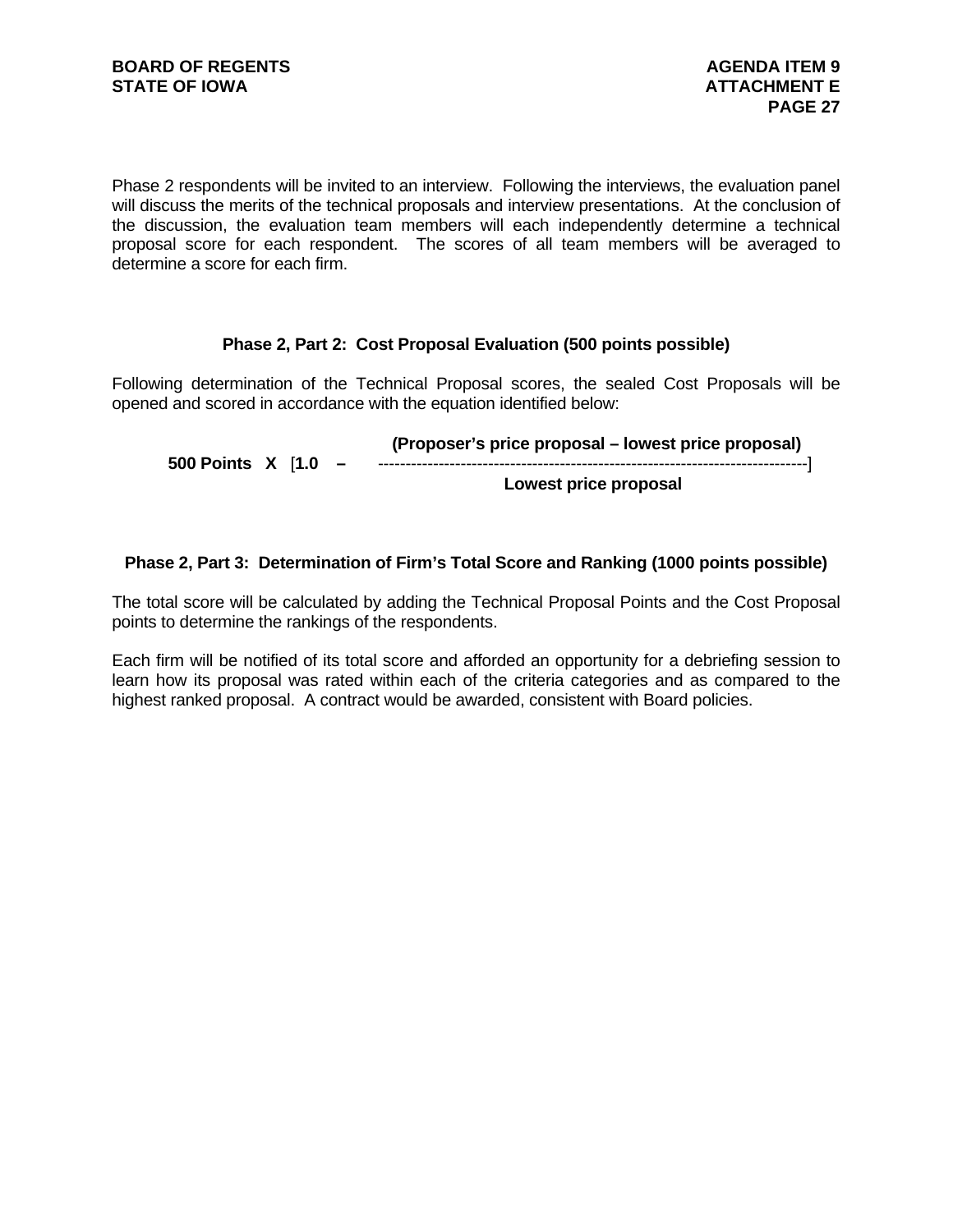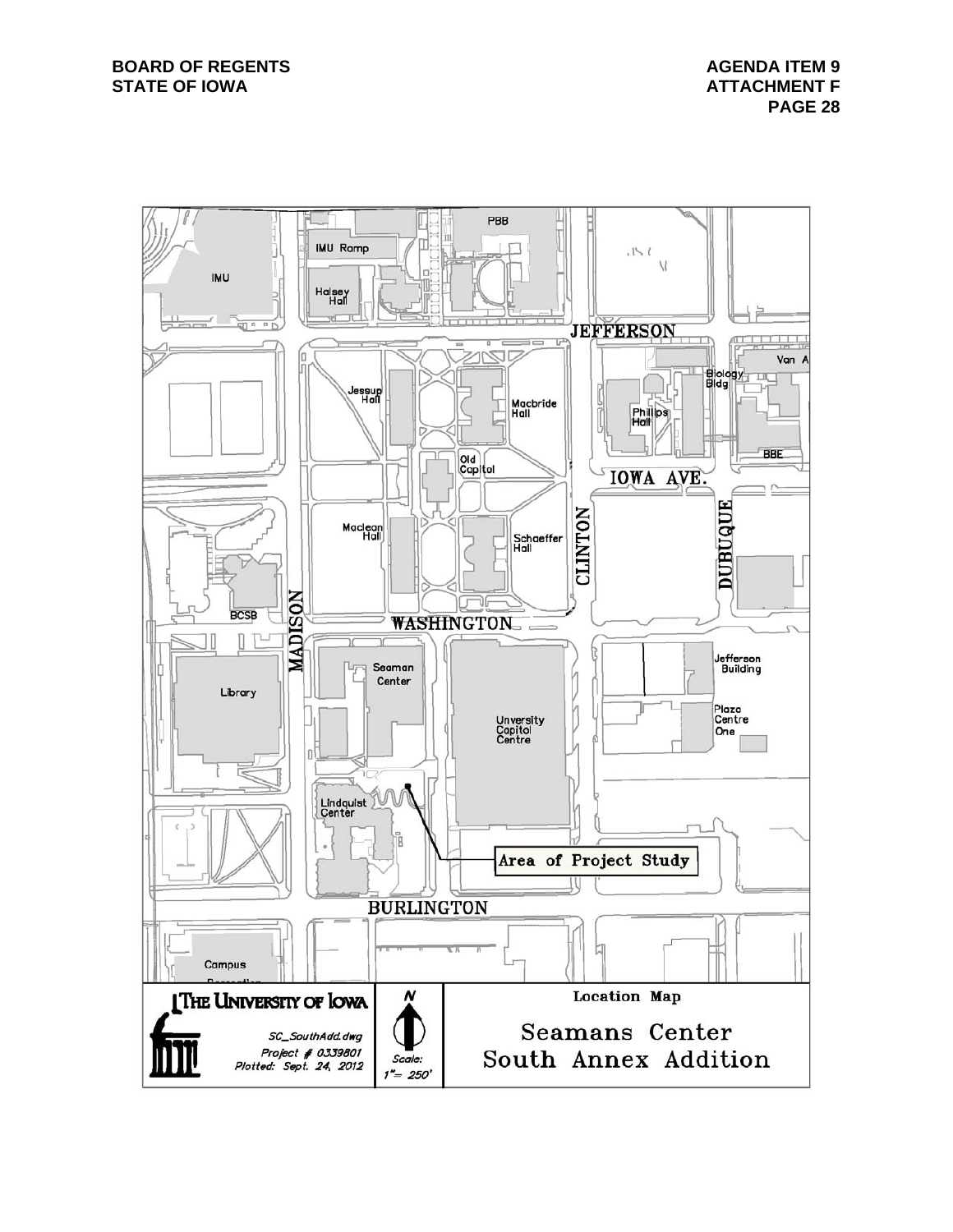